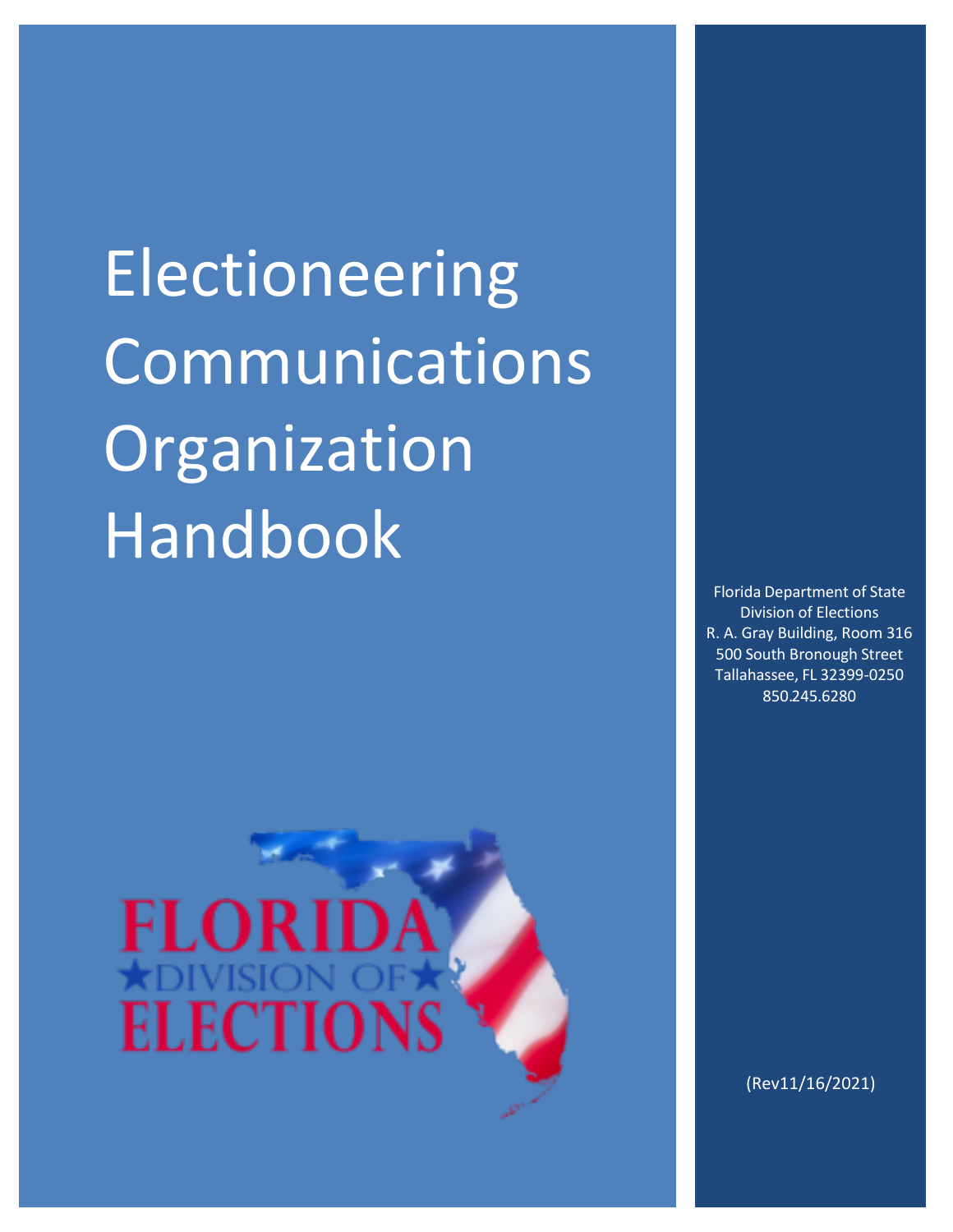# **Table of Contents**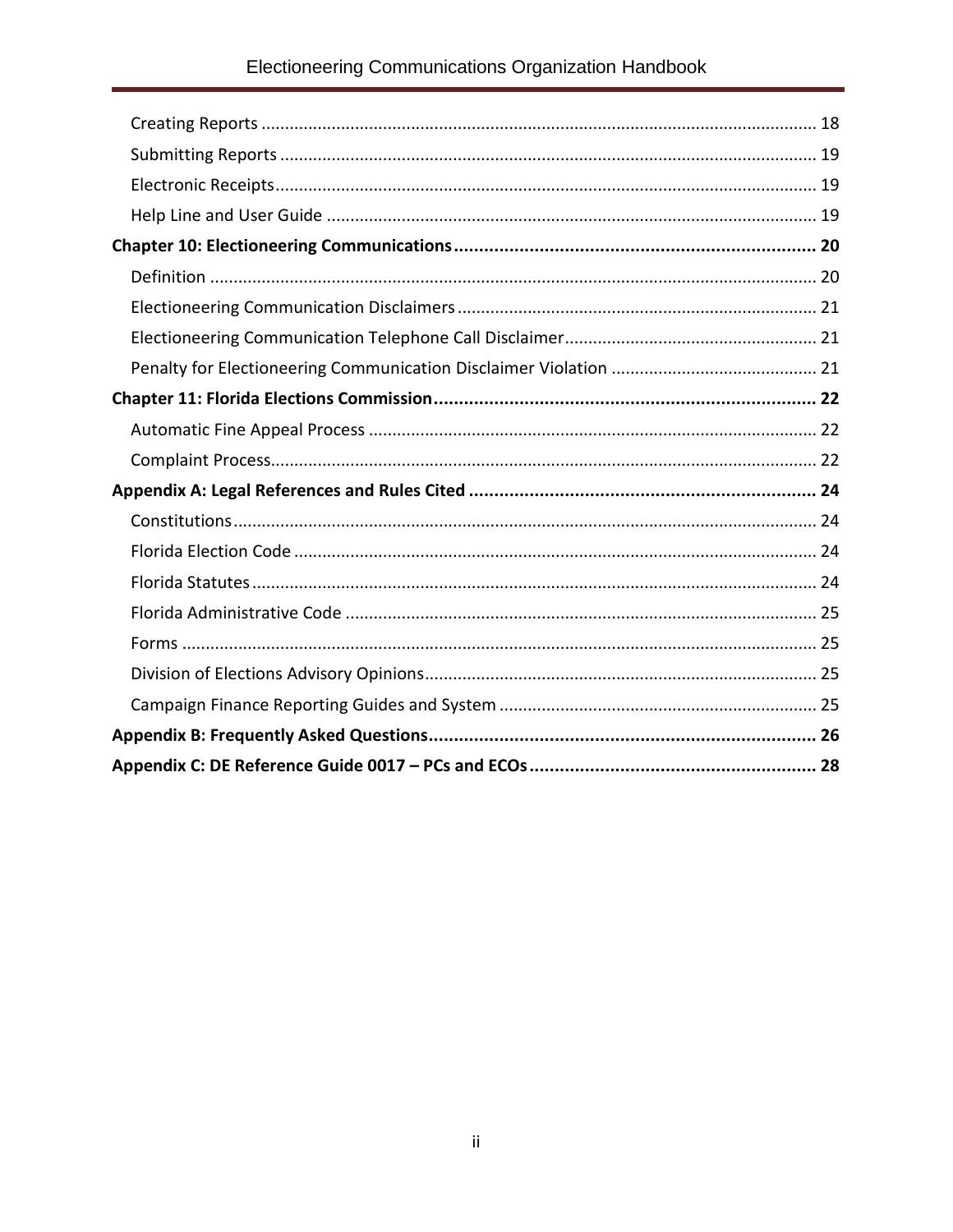# <span id="page-3-0"></span>**Chapter 1: Background**

This handbook serves only as a quick reference guide.

This handbook is not a substitute for the [Florida Election Code](https://dos.myflorida.com/media/699702/election-code.pdf) or applicable constitutional and rule provisions, the text of which controls. Chapters 97-106, Florida Statutes, the [Constitution of the State of Florida,](http://www.leg.state.fl.us/Statutes/index.cfm?Mode=Constitution&Submenu=3&Tab=statutes&CFID=167991000&CFTOKEN=e6f7dd8a6c4814b6-3DEF1D3E-9C67-3689-D4B53F43E5288957) Division of Elections' [opinions](https://dos.myflorida.com/elections/laws-rules/advisory-opinions/) and [rules,](https://dos.myflorida.com/elections/laws-rules/rules/) Attorney General opinions, county charters, city charters and ordinances, and other sources should be reviewed in their entirety for complete information regarding campaign financing.

All applicable forms and publications are available on the Division of Elections' (Division) website at [dos.myflorida.com/elections/forms-publications.](https://dos.myflorida.com/elections/forms-publications/)

Please direct any questions to either your county [supervisor of elections](https://dos.myflorida.com/elections/contacts/supervisor-of-elections/) or the Division at **850.245.6280**. (See also [Appendix B: Frequently Asked Questions.](#page-28-0))

## <span id="page-3-1"></span>**Other Resources and Websites**

**Florida Elections Commission** [www.fec.state.fl.us](http://www.fec.state.fl.us/)

**Florida Elected Officials** [dos.myflorida.com/elections/contacts/elected-officials](https://dos.myflorida.com/elections/contacts/elected-officials)

**Florida Supervisors of Elections** [dos.myflorida.com/elections/contacts/supervisor-of-elections](https://dos.myflorida.com/elections/contacts/supervisor-of-elections)

**Florida Association of City Clerks** [www.floridaclerks.org](https://www.floridaclerks.org/)

**Florida Attorney General** [myfloridalegal.com](http://myfloridalegal.com/)

**Federal Election Commission** [www.fec.gov](https://www.fec.gov/)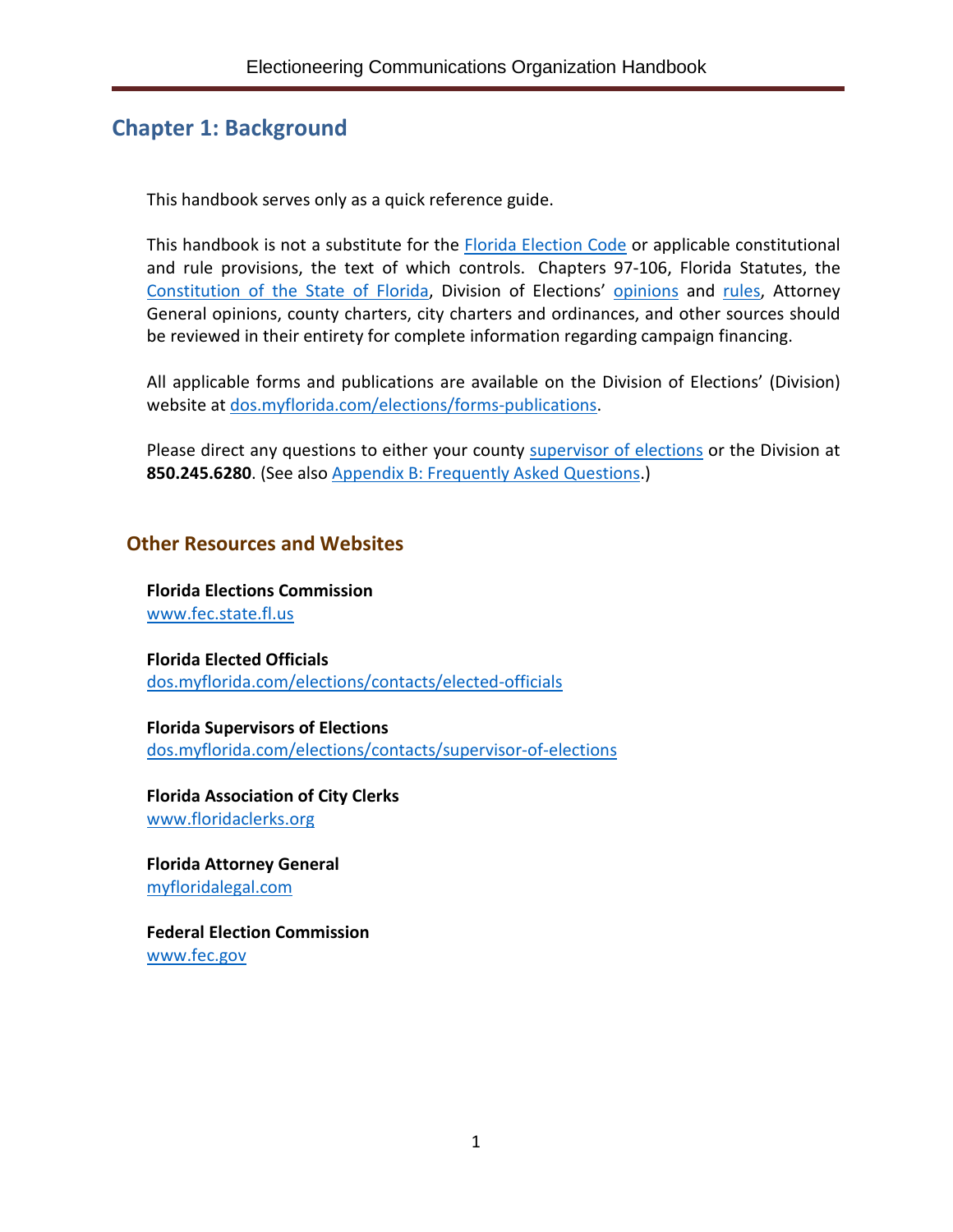# <span id="page-4-0"></span>**Chapter 2: Campaign Finance**

The [Florida Election Code](https://dos.myflorida.com/media/699702/election-code.pdf) comprises Chapters 97-106, Florida Statutes. [Chapter 106,](http://www.leg.state.fl.us/Statutes/index.cfm?App_mode=Display_Statute&URL=0100-0199/0106/0106ContentsIndex.html&StatuteYear=2018&Title=%2D%3E2018%2D%3EChapter%20106) Florida Statutes, regulates campaign financing for all candidates, including judicial candidates, political committees, electioneering communications organizations, and political parties. It does not regulate campaign financing for candidates for federal office.

The Division:

• Oversees the interpretation of and provides guidance on the election laws.

*(Section [97.012\(1\),](http://www.leg.state.fl.us/statutes/index.cfm?App_mode=Display_Statute&Search_String=&URL=0000-0099/0097/Sections/0097.012.html) Fla. Stat.)*

• Provides advisory opinions to supervisors of elections, candidates, local officers having election-related duties, political parties, political committees, or other persons or organizations engaged in political activity, relating to any provisions or possible violations of Florida election laws with respect to actions such person or entity has taken or proposes to take.

*(Section [106.23\(2\),](http://www.leg.state.fl.us/Statutes/index.cfm?App_mode=Display_Statute&Search_String=&URL=0100-0199/0106/Sections/0106.23.html) Fla. Stat.)*

• Prescribes rules and regulations to carry out the provisions of [Chapter 106,](http://www.leg.state.fl.us/Statutes/index.cfm?App_mode=Display_Statute&URL=0100-0199/0106/0106ContentsIndex.html&StatuteYear=2018&Title=%2D%3E2018%2D%3EChapter%20106) Florida Statutes.

*(Sections [106.22\(9\)](http://www.leg.state.fl.us/Statutes/index.cfm?App_mode=Display_Statute&Search_String=&URL=0100-0199/0106/Sections/0106.22.html) and [106.23,](http://www.leg.state.fl.us/statutes/index.cfm?mode=View%20Statutes&SubMenu=1&App_mode=Display_Statute&Search_String=106.23&URL=0100-0199/0106/Sections/0106.23.html) Fla. Stat.)*

• Conducts audits with respect to reports and statements filed under [Chapter 106,](http://www.leg.state.fl.us/Statutes/index.cfm?App_mode=Display_Statute&URL=0100-0199/0106/0106ContentsIndex.html&StatuteYear=2018&Title=%2D%3E2018%2D%3EChapter%20106) Florida Statutes.

*(Section [106.22\(6\),](http://www.leg.state.fl.us/Statutes/index.cfm?App_mode=Display_Statute&Search_String=&URL=0100-0199/0106/Sections/0106.22.html) Fla. Stat.)*

• Reports to the Florida Elections Commission any apparent violations of [Chapter](http://www.leg.state.fl.us/Statutes/index.cfm?App_mode=Display_Statute&URL=0100-0199/0106/0106ContentsIndex.html&StatuteYear=2018&Title=%2D%3E2018%2D%3EChapter%20106) 106, Florida Statutes.

*(Section [106.22\(7\),](http://www.leg.state.fl.us/Statutes/index.cfm?App_mode=Display_Statute&Search_String=&URL=0100-0199/0106/Sections/0106.22.html) Fla. Stat.)*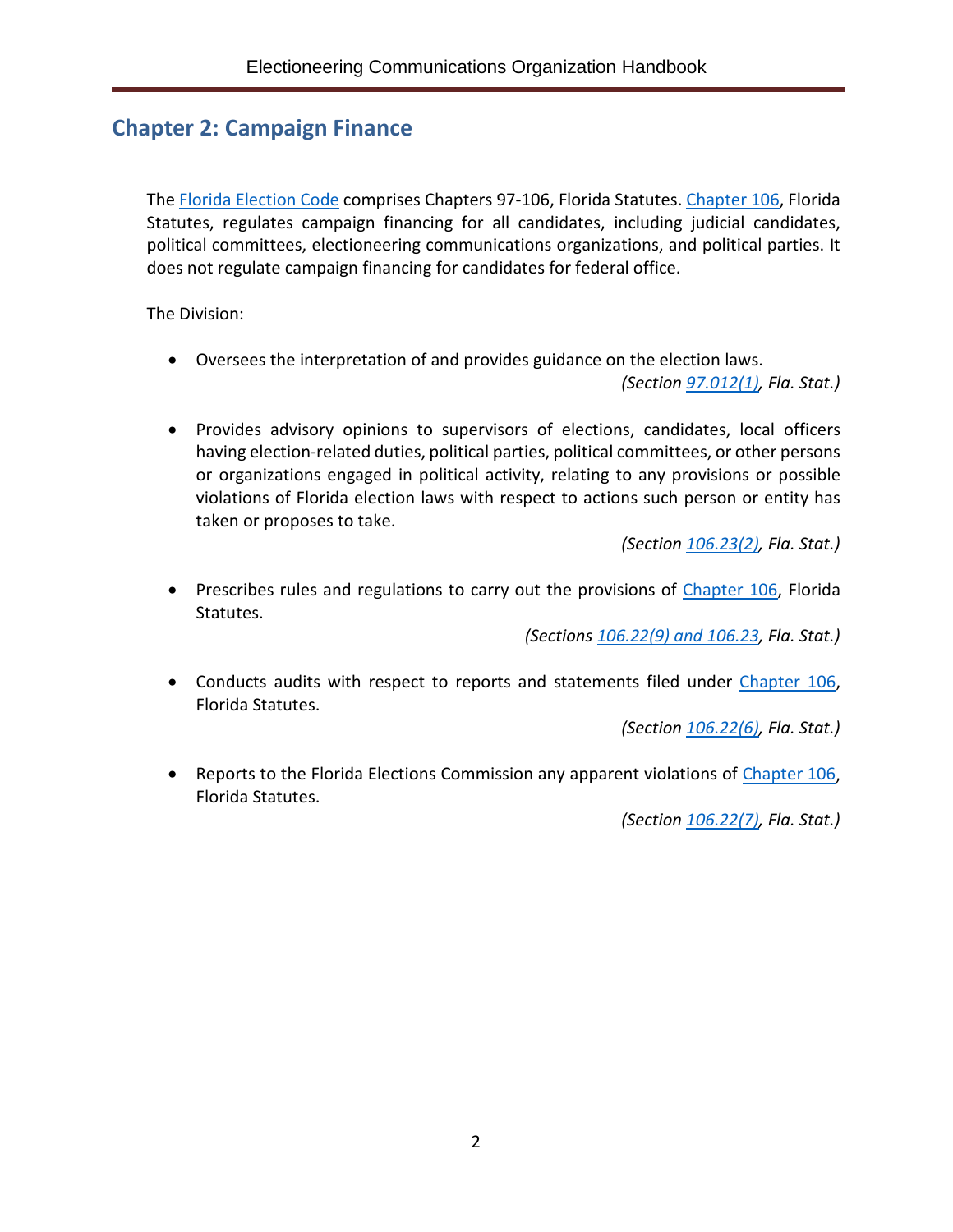# <span id="page-5-0"></span>**Chapter 3: Glossary of Terms**

**Campaign Fund Raiser:** Any affair held to raise funds to be used in a campaign for public office.

*(Section [106.011\(1\),](http://www.leg.state.fl.us/Statutes/index.cfm?App_mode=Display_Statute&Search_String=&URL=0100-0199/0106/Sections/0106.011.html) Fla. Stat.)*

**Campaign Treasurer:** An individual appointed by a candidate or political committee as provided for in [Chapter](http://www.leg.state.fl.us/Statutes/index.cfm?App_mode=Display_Statute&URL=0100-0199/0106/0106ContentsIndex.html&StatuteYear=2018&Title=%2D%3E2018%2D%3EChapter%20106) 106, Florida Statutes *(Section [106.011\(2\),](http://www.leg.state.fl.us/Statutes/index.cfm?App_mode=Display_Statute&Search_String=&URL=0100-0199/0106/Sections/0106.011.html) Fla. Stat.)*. For an electioneering communications organization, this person is officially called "treasurer."

*(Sections [106.03](http://www.leg.state.fl.us/Statutes/index.cfm?App_mode=Display_Statute&Search_String=&URL=0100-0199/0106/Sections/0106.03.html) and [106.0703,](http://www.leg.state.fl.us/Statutes/index.cfm?App_mode=Display_Statute&Search_String=&URL=0100-0199/0106/Sections/0106.0703.html) Fla. Stat.)*

**Candidate:** Any person to whom any one or more of the following applies:

- Seeks to qualify for nomination or election by means of the petitioning process;
- Seeks to qualify for election as a write-in candidate;
- Receives contributions or makes expenditures, or gives their consent for any other person to receive contributions or make expenditures, with a view to bringing about their nomination or election to, or retention in, public office;
- Appoints a treasurer and designates a primary depository; or
- Files qualification papers and subscribes to a candidate's oath as required by law.

This definition does not include an individual seeking a publicly elected position for a political party executive committee.

*(Sections [97.021\(7\)](http://www.leg.state.fl.us/statutes/index.cfm?mode=View%20Statutes&SubMenu=1&App_mode=Display_Statute&Search_String=97.021&URL=0000-0099/0097/Sections/0097.021.html) and [106.011\(3\),](http://www.leg.state.fl.us/Statutes/index.cfm?App_mode=Display_Statute&Search_String=&URL=0100-0199/0106/Sections/0106.011.html) Fla. Stat.)*

**Contribution:** (See Section [106.011\(5\),](http://www.leg.state.fl.us/Statutes/index.cfm?App_mode=Display_Statute&Search_String=&URL=0100-0199/0106/Sections/0106.011.html) Florida Statutes, and Chapter 5: [Contributions.](#page-10-1))

**Election:** Any primary election, special primary election, general election, special election, or municipal election held in this state for the purpose of nominating or electing candidates to public office, choosing delegates to the national nominating conventions of political parties, or submitting an issue to the electors for their approval or rejection.

*(Section [106.011\(7\),](http://www.leg.state.fl.us/Statutes/index.cfm?App_mode=Display_Statute&Search_String=&URL=0100-0199/0106/Sections/0106.011.html) Fla. Stat.)*

**Electioneering Communication:** (See Section [106.011\(8\),](http://www.leg.state.fl.us/Statutes/index.cfm?App_mode=Display_Statute&Search_String=&URL=0100-0199/0106/Sections/0106.011.html) Florida Statutes, and [Chapter 10:](#page-22-0)  [Electioneering Communications.](#page-22-0))

**Expenditure:** (See Section [106.011\(10\),](http://www.leg.state.fl.us/Statutes/index.cfm?App_mode=Display_Statute&Search_String=&URL=0100-0199/0106/Sections/0106.011.html) Florida Statutes, and Chapter 6: [Expenditures.](#page-13-0))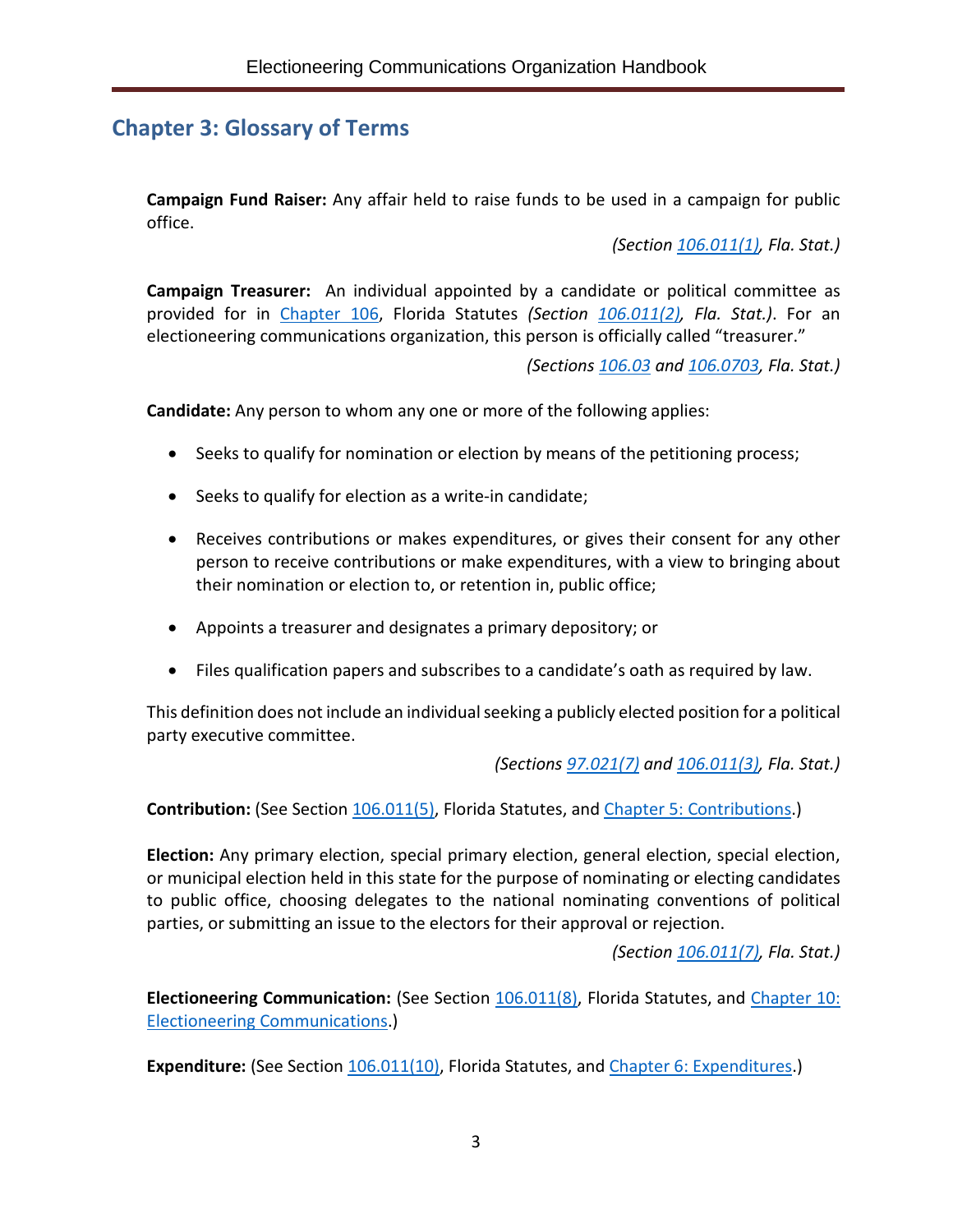**Filing Officer:** The person before whom a candidate qualifies or the agency or officer with whom a political committee or an electioneering communications organization registers.

*(Section [106.011\(11\),](http://www.leg.state.fl.us/Statutes/index.cfm?App_mode=Display_Statute&Search_String=&URL=0100-0199/0106/Sections/0106.011.html) Fla. Stat.)*

**General Election:** An election held on the first Tuesday after the first Monday in November in the even-numbered years, for the purpose of filling national, state, county, and district offices and for voting on constitutional amendments not otherwise provided for by law.

*(Section [97.021\(17\),](http://www.leg.state.fl.us/statutes/index.cfm?mode=View%20Statutes&SubMenu=1&App_mode=Display_Statute&Search_String=97.021&URL=0000-0099/0097/Sections/0097.021.html) Fla. Stat.)*

**In-Kind Contribution:** In-kind contributions are anything of value made for the purpose of influencing the results of an election except money, personal services provided without compensation by individual volunteers, independent expenditures, as defined in Section [106.011\(5\),](http://www.leg.state.fl.us/Statutes/index.cfm?App_mode=Display_Statute&Search_String=&URL=0100-0199/0106/Sections/0106.011.html) Florida Statutes, or endorsements of three or more candidates by an affiliated party committee or a political party.

**Judicial Office:** Includes the office of Justice of the Supreme Court, judge of a district court of appeal, judge of a circuit court, and county court judge. A judicial office is a nonpartisan office and a candidate for election or retention thereto is prohibited from campaigning or qualifying for such an office based on party affiliation.

*(Section [105.011,](http://www.leg.state.fl.us/statutes/index.cfm?mode=View%20Statutes&SubMenu=1&App_mode=Display_Statute&Search_String=105.011&URL=0100-0199/0105/Sections/0105.011.html) Fla. Stat.)*

**Nominal Value:** Having a retail value of \$10 or less.

*(Section [97.021\(22\),](http://www.leg.state.fl.us/statutes/index.cfm?mode=View%20Statutes&SubMenu=1&App_mode=Display_Statute&Search_String=97.021&URL=0000-0099/0097/Sections/0097.021.html) Fla. Stat.)*

**Nonpartisan Office:** An office for which a candidate is prohibited from campaigning or qualifying for election or retention in office based on party affiliation.

*(Sections [97.021\(23\)](http://www.leg.state.fl.us/statutes/index.cfm?mode=View%20Statutes&SubMenu=1&App_mode=Display_Statute&Search_String=97.021&URL=0000-0099/0097/Sections/0097.021.html) and [106.143\(3\),](http://www.leg.state.fl.us/Statutes/index.cfm?App_mode=Display_Statute&Search_String=&URL=0100-0199/0106/Sections/0106.143.html) Fla. Stat.)*

**Person:** An individual or a corporation, association, firm, partnership, joint venture, joint stock company, club, organization, estate, trust, business trust, syndicate, or other combination of individuals having collective capacity. The term includes a political party, affiliated party committee, or political committee.

*(Section [106.011\(14\),](http://www.leg.state.fl.us/Statutes/index.cfm?App_mode=Display_Statute&Search_String=&URL=0100-0199/0106/Sections/0106.011.html) Fla. Stat.)*

**Primary Election:** An election held preceding the general election for the purpose of nominating a party nominee to be voted for in the general election to fill a national, state, county, or district office.

*(Section [97.021\(31\),](http://www.leg.state.fl.us/statutes/index.cfm?mode=View%20Statutes&SubMenu=1&App_mode=Display_Statute&Search_String=97.021&URL=0000-0099/0097/Sections/0097.021.html) Fla. Stat.)*

**Public Office:** Any state, county, municipal, or school or other district office or position which is filled by vote of the electors.

*(Section [106.011\(17\),](http://www.leg.state.fl.us/Statutes/index.cfm?App_mode=Display_Statute&Search_String=&URL=0100-0199/0106/Sections/0106.011.html) Fla. Stat.)*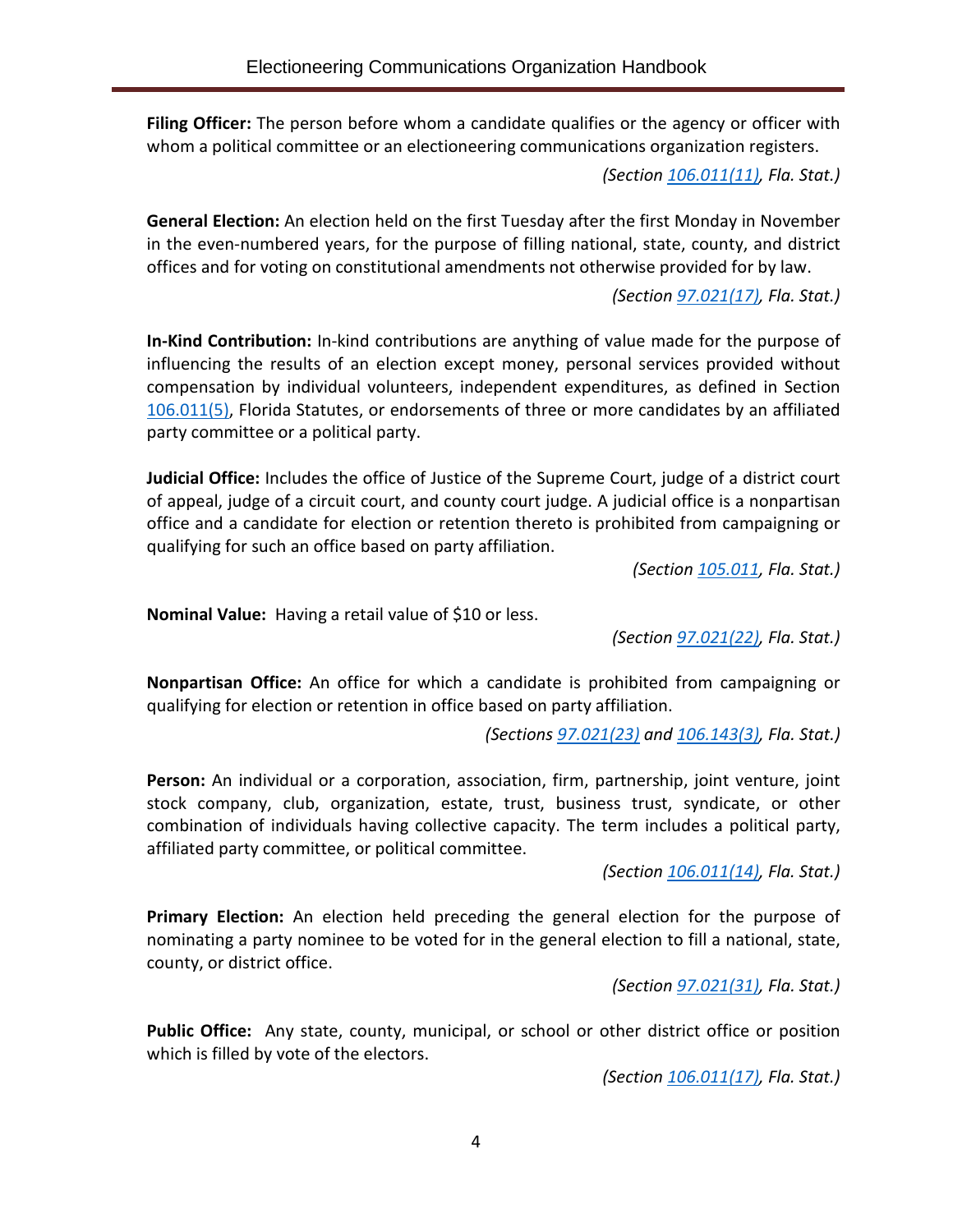**Special Election:** Called for the purpose of voting on a party nominee to fill a vacancy in the national, state, county, or district office.

*(Section [97.021\(36\),](http://www.leg.state.fl.us/statutes/index.cfm?mode=View%20Statutes&SubMenu=1&App_mode=Display_Statute&Search_String=97.021&URL=0000-0099/0097/Sections/0097.021.html) Fla. Stat.)*

**Special Primary Election:** A special nomination election designated by the Governor, called for the purpose of nominating a party nominee to be voted on in a general or special election.

*(Section [97.021\(37\),](http://www.leg.state.fl.us/statutes/index.cfm?mode=View%20Statutes&SubMenu=1&App_mode=Display_Statute&Search_String=97.021&URL=0000-0099/0097/Sections/0097.021.html) Fla. Stat.)*

**Statewide Office:** Governor, Cabinet (Attorney General, Chief Financial Officer, and Commissioner of Agriculture), and Supreme Court Justice.

**Unopposed Candidate:** A candidate for nomination or election to an office who, after the last day on which any person, including a write-in candidate, may qualify, is without opposition in the election at which the office is to be filled or who is without such opposition after such date as a result of any primary election or of withdrawal by other candidates seeking the same office. A candidate is not an unopposed candidate if there is a vacancy to be filled under Section [100.111\(3\),](http://www.leg.state.fl.us/statutes/index.cfm?mode=View%20Statutes&SubMenu=1&App_mode=Display_Statute&Search_String=100.111&URL=0100-0199/0100/Sections/0100.111.html) Florida Statutes, if there is a legal proceeding pending regarding the right to a ballot position for the office sought by the candidate, or if the candidate is seeking retention as a justice or judge.

*(Section [106.011\(18\),](http://www.leg.state.fl.us/Statutes/index.cfm?App_mode=Display_Statute&Search_String=&URL=0100-0199/0106/Sections/0106.011.html) Fla. Stat.)*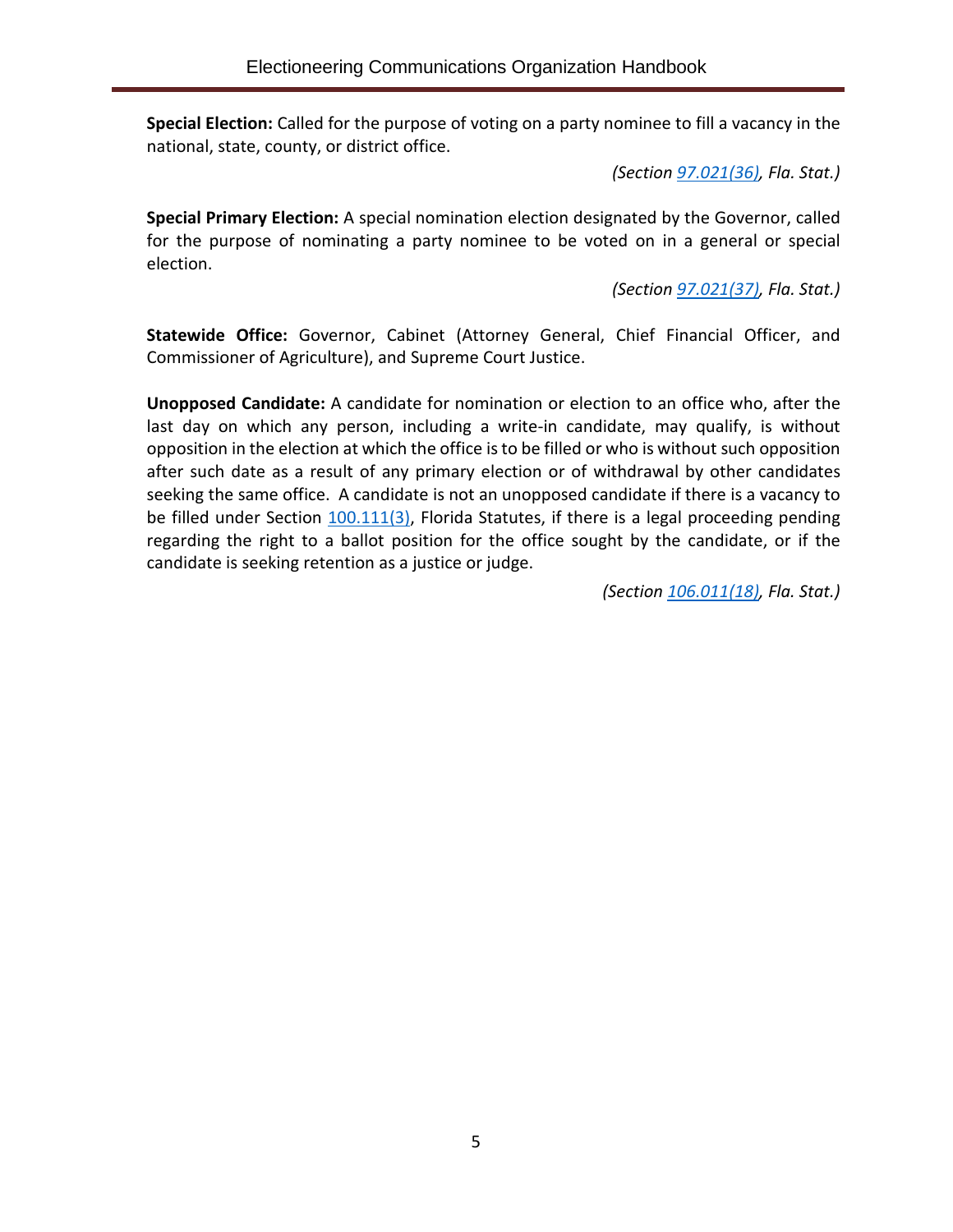# <span id="page-8-0"></span>**Chapter 4: Electioneering Communications Organization**

An **electioneering communications organization** is any group, other than a political party or political committee whose election-related activities are limited to making expenditures for electioneering communications or accepting contributions for the purpose of making electioneering communications and whose activities would not otherwise require the group to register as a political party or political committee under [Chapter](http://www.leg.state.fl.us/Statutes/index.cfm?App_mode=Display_Statute&URL=0100-0199/0106/0106ContentsIndex.html&StatuteYear=2018&Title=%2D%3E2018%2D%3EChapter%20106) 106, Florida Statutes. (See [Appendix C](#page-30-0) for a comparison chart between an Electioneering Communications Organization and a Political Committee.)

*(Section [106.011\(9\),](http://www.leg.state.fl.us/Statutes/index.cfm?App_mode=Display_Statute&Search_String=&URL=0100-0199/0106/Sections/0106.011.html) Fla. Stat.)*

For information about what constitutes an electioneering communication, refer to Section [106.011\(8\),](http://www.leg.state.fl.us/Statutes/index.cfm?App_mode=Display_Statute&Search_String=&URL=0100-0199/0106/Sections/0106.011.html) Florida Statutes, and [Chapter 10: Electioneering Communications.](#page-22-0)

#### <span id="page-8-1"></span>**When and What to File**

Form [DS-DE 103,](http://dos.myflorida.com/media/693290/dsde103.pdf) Electioneering Communications Organization Statement of Organization Each group shall file a statement of organization as an electioneering communications organization within 24 hours after that date on which it makes expenditures for an electioneering communication in excess of \$5,000, if such expenditures are made within the timeframes specified in Section  $106.011(8)(a)2$ ., Florida Statutes. If the group makes expenditures for an electioneering communication in excess of \$5,000 before the timeframes specified in Section  $106.011(8)(a)2$ ., Florida Statutes, it shall file the statement of organization within 24 hours after the  $30<sup>th</sup>$  day before a primary or special primary election, or within 24 hours after the  $60<sup>th</sup>$  day before any other election, whichever is applicable.

Form [DS-DE 103](http://dos.myflorida.com/media/693290/dsde103.pdf) contains 9 major fields of information that must be completed as indicated on the form.

The form is considered "filed" only when the filing officer receives the form **and** determines that the form is complete with *original*, written signatures.

Any change in information previously submitted in a statement of organization shall be reported to the agency or officer with whom such organization is required to register within 10 days following the change.

*(Section [106.03\(1\), \(2\), and \(4\),](http://www.leg.state.fl.us/Statutes/index.cfm?App_mode=Display_Statute&Search_String=&URL=0100-0199/0106/Sections/0106.03.html) Fla. Stat.)*

**Note:** The bank account for an electioneering communications organization does not have to be separate from other accounts of the electioneering communications organization.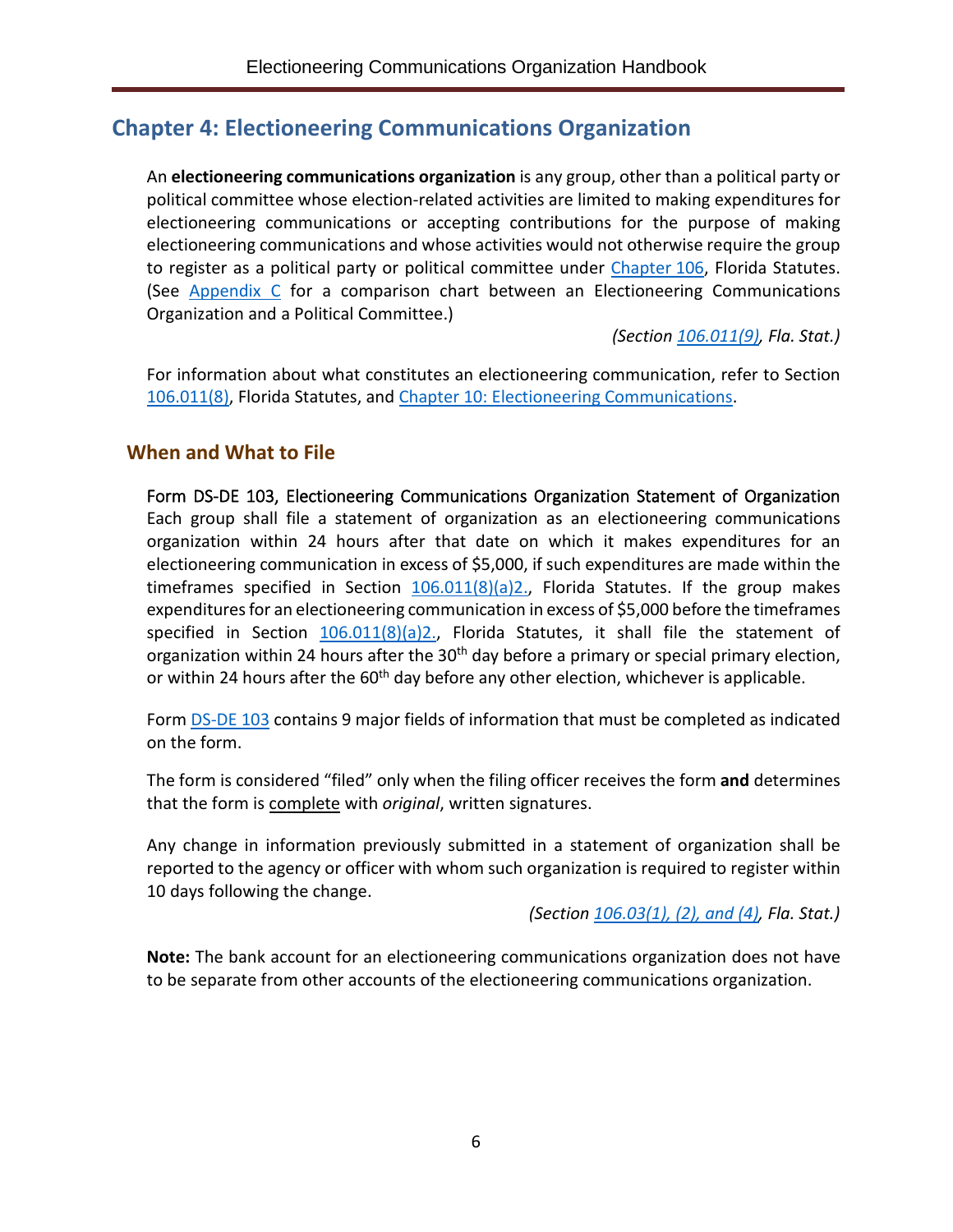#### Form [DS-DE 41,](http://dos.myflorida.com/media/693270/dsde41.pdf) Registered Agent Statement of Appointment

Each electioneering communications organization shall have and continuously maintain in this state a registered office and a registered agent. The electioneering communications organization must file Form [DS-DE 41](http://dos.myflorida.com/media/693270/dsde41.pdf) at the same time the organization files the Electioneering Communications Statement of Organization. An electioneering communications organization may change the registered agent appointment by filing Form [DS-DE](http://dos.myflorida.com/media/693270/dsde41.pdf) 41 indicating it is a "change of appointment." A registered agent may also resign their appointment by filing a signed, written statement of resignation with the filing officer. An electioneering communications organization without a registered agent may not make expenditures or accept contributions until Form **DS-DE 41** has been filed with the filing officer.

*(Section [106.022,](http://www.leg.state.fl.us/Statutes/index.cfm?App_mode=Display_Statute&Search_String=&URL=0100-0199/0106/Sections/0106.022.html) Fla. Stat.)*

## <span id="page-9-0"></span>**Where to File**

- **Division**: Organizations supporting or opposing statewide, legislative, multi-county candidates.
- **Supervisor of Elections**: Organizations supporting or opposing countywide or less than countywide candidates (except municipal).
- **Municipal Clerk**: Organizations supporting or opposing only municipal candidates.

**Exception**: Any electioneering communications organization that would be required to file in two or more locations need only file with the Division.

*(Section [106.03\(1\)\(b\)2.,](http://www.leg.state.fl.us/Statutes/index.cfm?App_mode=Display_Statute&Search_String=&URL=0100-0199/0106/Sections/0106.03.html) Fla. Stat.)*

## <span id="page-9-1"></span>**Disbandment/Dissolution**

Any organization may voluntarily disband by filing a written statement signed by the treasurer or registered agent with the filing officer. The organization will be closed and must dispose of its funds pursuant to its statement on the Form [DS-DE 103,](http://dos.myflorida.com/media/693290/dsde103.pdf) Item 7.

The report due immediately following the organization's disbandment notice to the filing officer will serve as the organization's final report.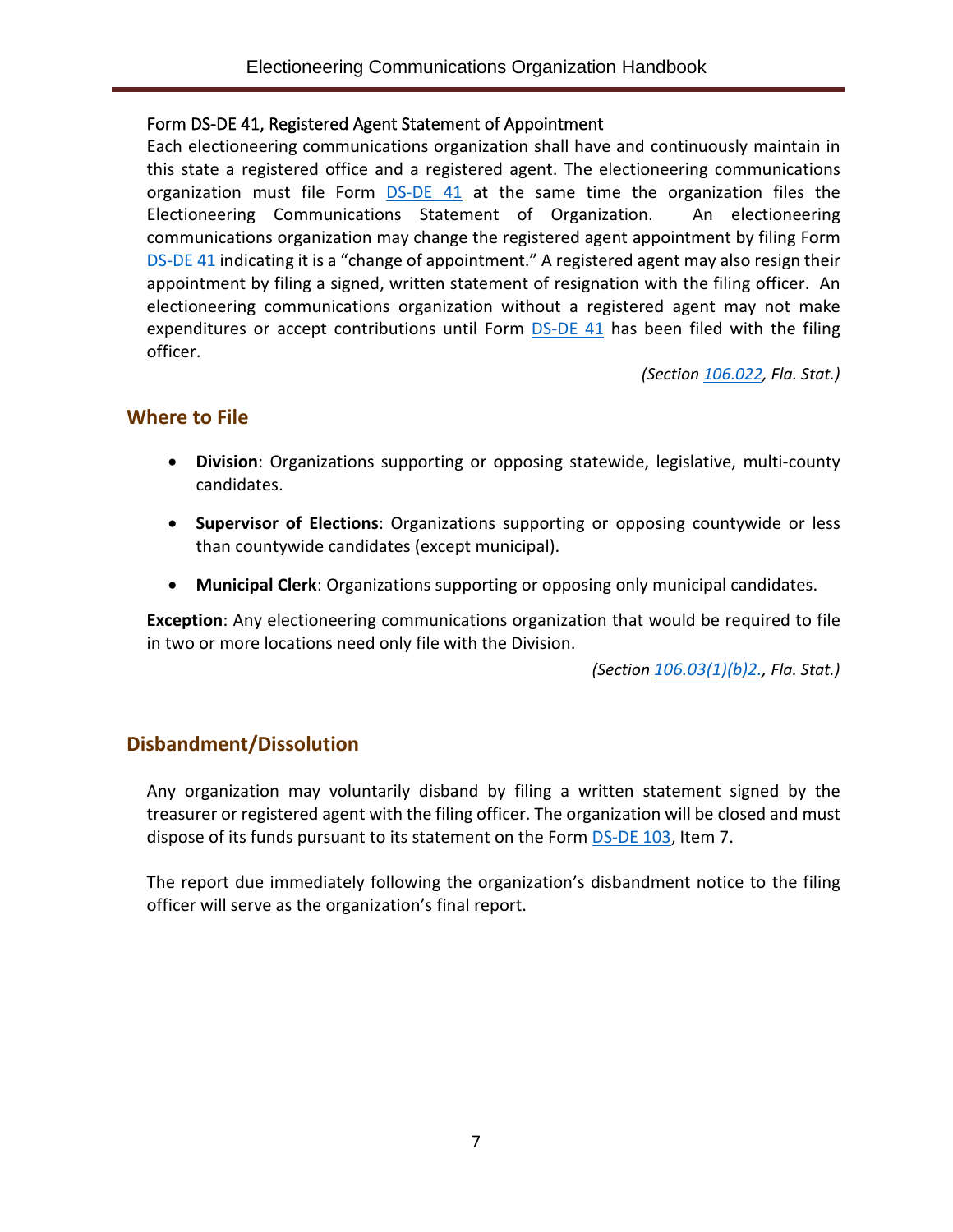## <span id="page-10-0"></span>**Cancellation of Registration**

The filing officer shall cancel the registration of an electioneering communications organization when:

- The organization fails to maintain a registered office and a registered agent.
- The organization fails to file the appointment of a successor within 10 days after the death, resignation or removal of its treasurer.
- The organization fails to file the appointment of a successor within 10 days after the death, resignation or removal of its chairperson.
- The organization fails to file treasurer's reports for more than six months.
- The organization's aggregate reported financial activity in each of two consecutive calendar years is \$5000 or less.
- <span id="page-10-1"></span>• The organization has an unpaid fine or civil penalty imposed under [Chapter 106,](http://www.leg.state.fl.us/Statutes/index.cfm?App_mode=Display_Statute&URL=0100-0199/0106/0106ContentsIndex.html&StatuteYear=2018&Title=%2D%3E2018%2D%3EChapter%20106) Florida Statutes, which has become final, meaning all appeals regarding the imposition of the fine or civil penalty have been exhausted or the time for such appeals has passed.

*(Section [106.03\(5\) and \(7\),](http://www.leg.state.fl.us/Statutes/index.cfm?App_mode=Display_Statute&Search_String=&URL=0100-0199/0106/Sections/0106.03.html) Fla. Stat., and Rule [1S-2.021,](https://www.flrules.org/gateway/RuleNo.asp?title=ELECTIONS&ID=1S-2.021) F.A.C.)*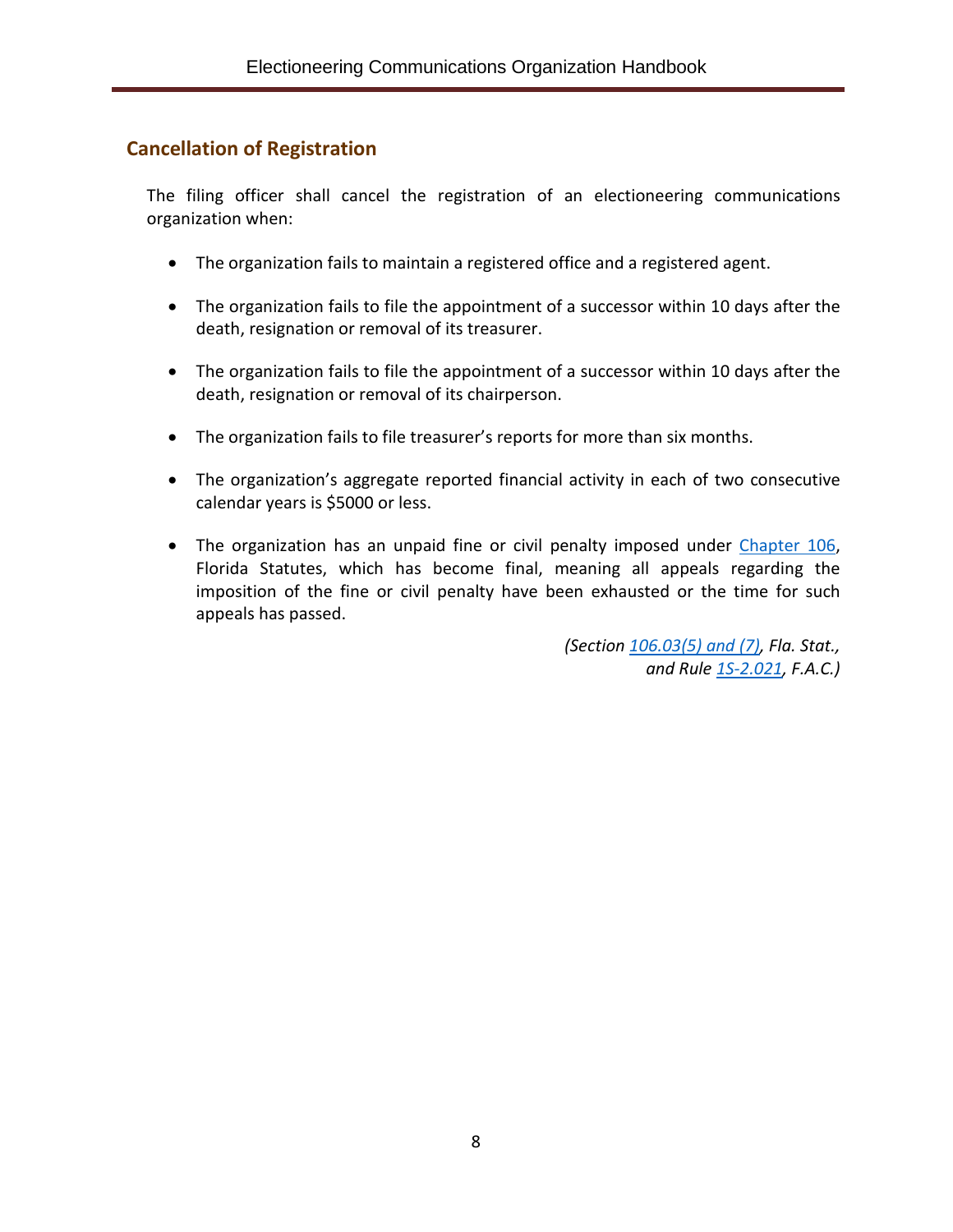# <span id="page-11-0"></span>**Chapter 5: Contributions**

A **contribution** is one or more of the following:

- A gift, subscription, conveyance, deposit, loan, payment or distribution of money or anything of value, including in-kind contributions, made for the purpose of influencing the results of an election or making an electioneering communication.
- A transfer of funds between political committees, between electioneering communication organizations or between any combination of these groups.
- The payment, by any person other than a candidate or political committee, of compensation for the personal services of another person which are rendered to a candidate without charge to the candidate or political committee for such services.
- The transfer of funds by a treasurer or deputy treasurer between a primary depository and a separate interest-bearing account or certificate of deposit. The term includes any interest earned on such account or certificate.

The **exceptions** are:

- Services provided without compensation by individuals volunteering a portion or all of their time on behalf of a political committee including, but not limited to, legal and accounting services.
- Editorial endorsements.

**Note:** The law provides no exceptions for reporting contribution information, regardless of the size of the contribution.

*(Sections [106.011\(5\)](http://www.leg.state.fl.us/Statutes/index.cfm?App_mode=Display_Statute&Search_String=&URL=0100-0199/0106/Sections/0106.011.html) and [106.0703\(3\)\(a\),](http://www.leg.state.fl.us/Statutes/index.cfm?App_mode=Display_Statute&Search_String=&URL=0100-0199/0106/Sections/0106.0703.html) Fla. Stat.)*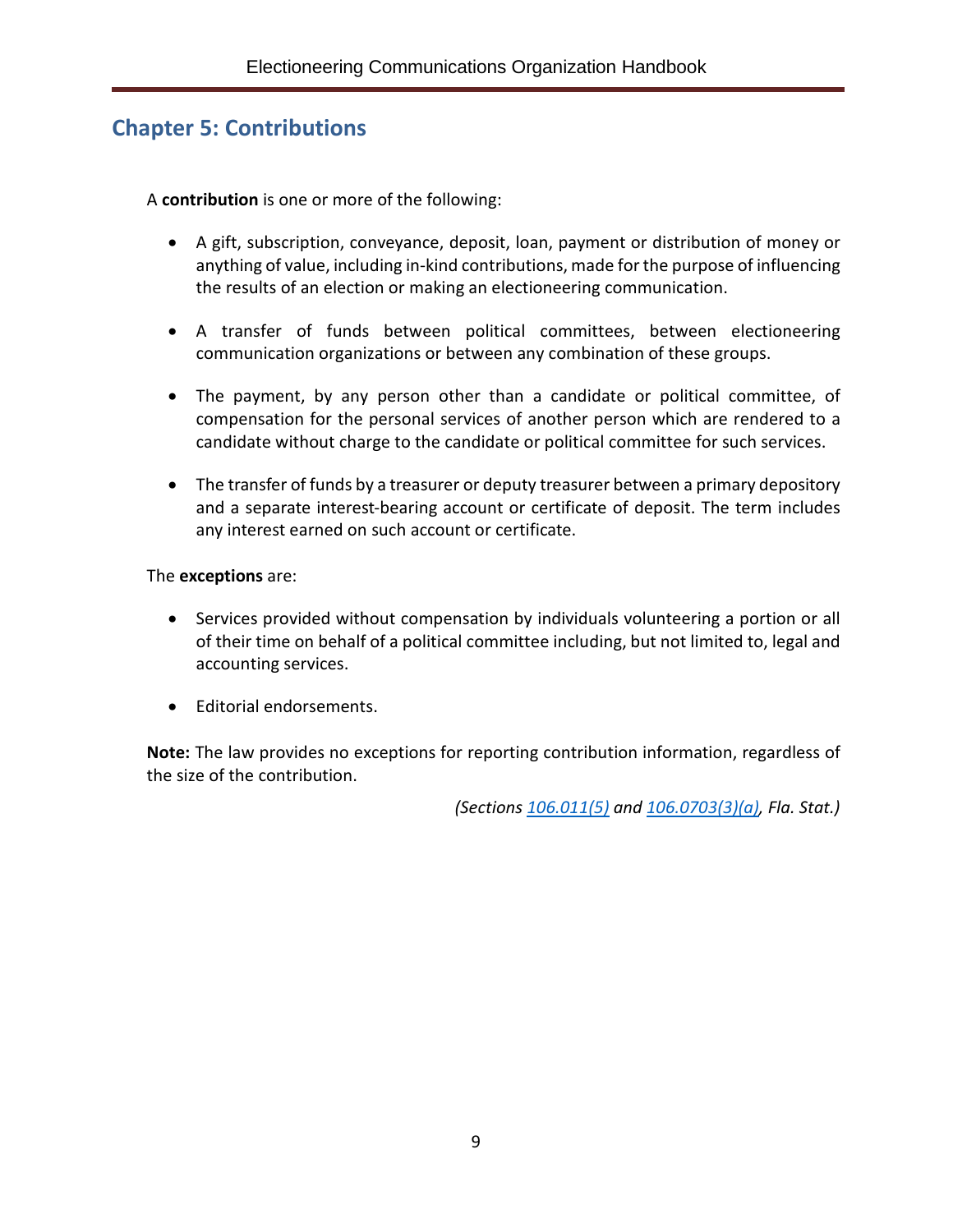#### <span id="page-12-0"></span>**In-Kind Contributions**

In-kind contributions are anything of value having an attributable monetary value in any form made for the purpose of influencing the results of an election.

The **exceptions** are:

- Money;
- Personal services provided without compensation by individual volunteers;
- Independent expenditures, as defined in Section [106.011\(12\),](http://www.leg.state.fl.us/Statutes/index.cfm?App_mode=Display_Statute&Search_String=&URL=0100-0199/0106/Sections/0106.011.html) Florida Statutes; or
- Endorsements of three or more candidates by political parties.

**Note:** Any person who makes an in-kind contribution shall, at the time of making the contribution, place a fair market value on the contribution. In-kind contributions are subject to contribution limitations.

> *(Sections [106.011\(5\),](http://www.leg.state.fl.us/Statutes/index.cfm?App_mode=Display_Statute&Search_String=&URL=0100-0199/0106/Sections/0106.011.html) [106.021,](http://www.leg.state.fl.us/Statutes/index.cfm?App_mode=Display_Statute&Search_String=&URL=0100-0199/0106/Sections/0106.021.html) [106.055,](http://www.leg.state.fl.us/Statutes/index.cfm?App_mode=Display_Statute&Search_String=&URL=0100-0199/0106/Sections/0106.055.html) and [106.08,](http://www.leg.state.fl.us/Statutes/index.cfm?App_mode=Display_Statute&Search_String=&URL=0100-0199/0106/Sections/0106.08.html) Fla. Stat.)*

#### <span id="page-12-1"></span>**Loans**

Loans are considered contributions and are subject to contribution limitations. Loans to or from each person or political committee must be reported together with names, addresses, occupations and principal places of business, if any, of the lenders and endorsers, including the date and amount of each loan on the treasurer's report.

> *(Sections [106.011\(5\),](http://www.leg.state.fl.us/Statutes/index.cfm?App_mode=Display_Statute&Search_String=&URL=0100-0199/0106/Sections/0106.011.html) [106.0703\(3\),](http://www.leg.state.fl.us/Statutes/index.cfm?App_mode=Display_Statute&Search_String=&URL=0100-0199/0106/Sections/0106.0703.html) [106.075,](http://www.leg.state.fl.us/Statutes/index.cfm?App_mode=Display_Statute&Search_String=&URL=0100-0199/0106/Sections/0106.075.html) and [106.08,](http://www.leg.state.fl.us/Statutes/index.cfm?App_mode=Display_Statute&Search_String=&URL=0100-0199/0106/Sections/0106.08.html) Fla. Stat.)*

## <span id="page-12-2"></span>**Money Order, Debit and Credit Card Contributions**

An electioneering communications organization may accept contributions via a credit card, debit card, or money order. These contributions are categorized as a "check" for reporting purposes.

> *(Section [106.11\(2\),](http://www.leg.state.fl.us/Statutes/index.cfm?App_mode=Display_Statute&Search_String=&URL=0100-0199/0106/Sections/0106.11.html) Fla. Stat.; Division of Elections Advisory Opinions [94-02](http://opinions.dos.state.fl.us/searchable/pdf/1994/de9402.pdf) and [00-03\)](http://opinions.dos.state.fl.us/searchable/pdf/2000/de0003.pdf)*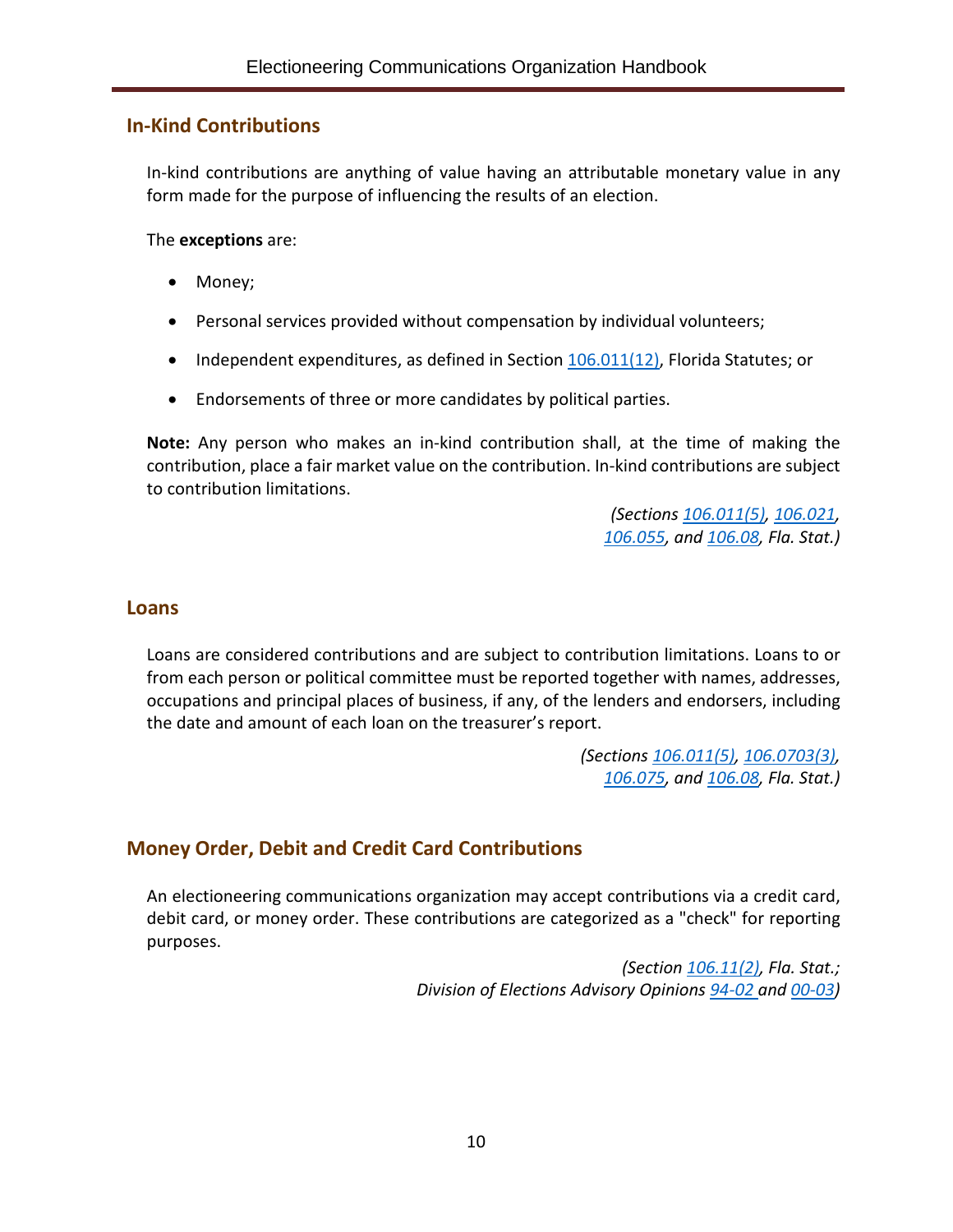# <span id="page-13-0"></span>**Chapter 6: Expenditures**

An **expenditure** is a purchase, payment, distribution, loan, advance, transfer of funds by a treasurer or deputy treasurer between a primary depository and a separate interest-bearing account or certificate of deposit, or gift of money or anything of value made for the purpose of influencing the results of an election or making an electioneering communication.

An expenditure for an electioneering communication is made when the earliest of the following occurs:

- A person executes a contract for applicable goods or services;
- A person makes payment, in whole or in part, for the production or public dissemination of applicable goods or services; or
- The electioneering communication is publicly disseminated.

*(Section [106.011\(10\),](http://www.leg.state.fl.us/Statutes/index.cfm?App_mode=Display_Statute&Search_String=&URL=0100-0199/0106/Sections/0106.011.html) Fla. Stat.)*

**Note:** An electioneering communications organization cannot use a credit card to make an expenditure.

*(Section [106.0703\(8\),](http://www.leg.state.fl.us/Statutes/index.cfm?App_mode=Display_Statute&Search_String=&URL=0100-0199/0106/Sections/0106.0703.html) Fla. Stat.)*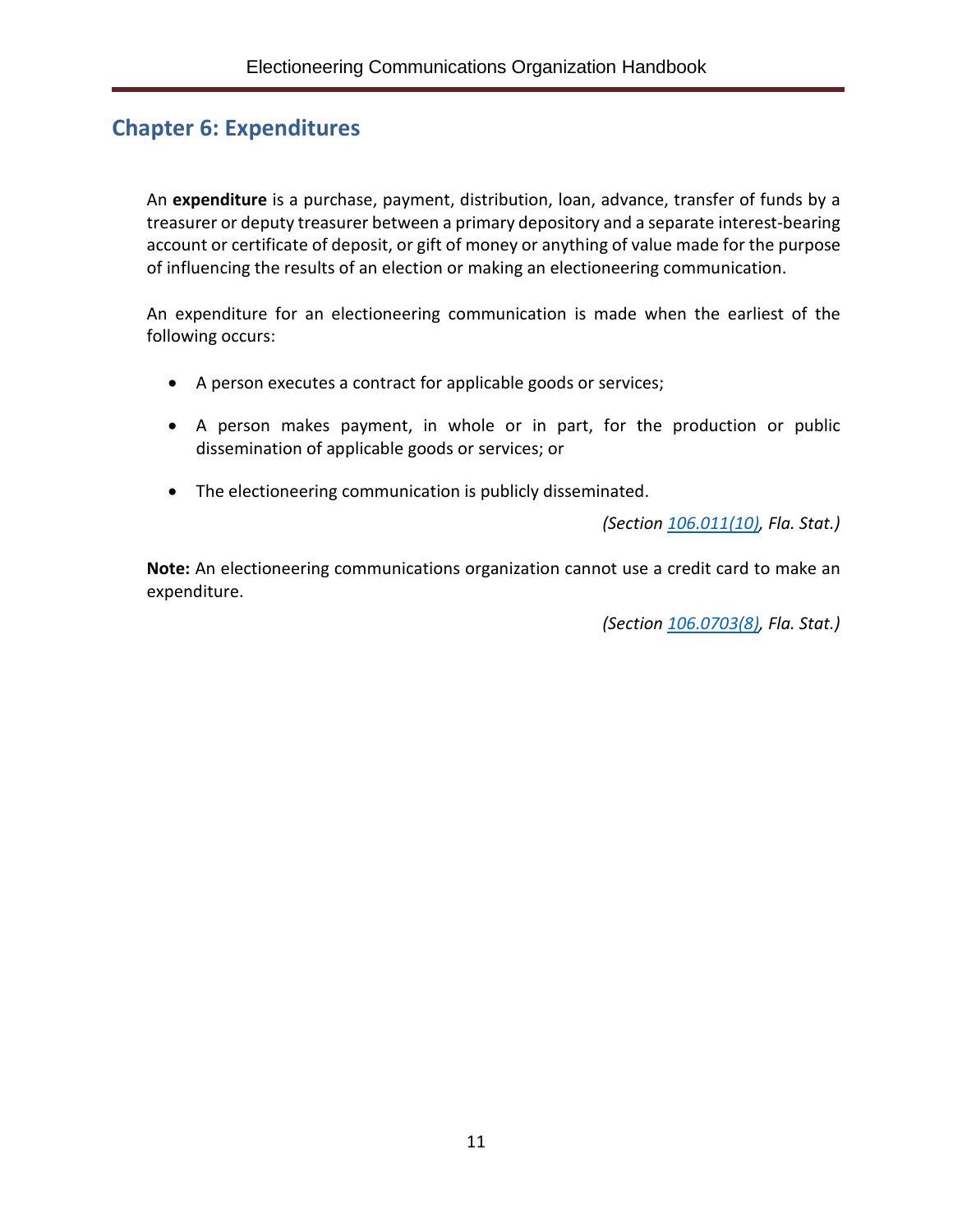# <span id="page-14-0"></span>**Chapter 7: Recordkeeping**

## <span id="page-14-1"></span>**Bookkeeping**

The Division offers the following best practices to help treasurers in setting up a system to record and maintain campaign information.

- Keep a schedule of due dates for treasurer's reports. For a calendar of election and reporting dates, see [Calendar of Reporting Dates](https://dos.myflorida.com/elections/candidates-committees/campaign-finance/) on the Division's website.
- Know what period of time each report covers and only report activity that occurred during that reporting period.
- Keep a copy of the electronic receipt for each report filed for your own records if filing with the Division. Keep a certificate of mailing for each report filed if filing with other filing officers.
- Record all contributions when received. Make sure to include the name, address, specific occupation, or principal type of business if over \$100, of the contributor, and the amount and date of each contribution. Keep contributions itemized by monetary, in-kind, and loans.
- Record all expenditures when they occur. List the name and address of each person to whom the expenditure was made along with the amount, date, and specific purpose.
- Keep a petty cash ledger of all expenditures. The individual expenditures do not have to be listed on treasurer's reports. However, you must list the total amount of petty cash withdrawn and total amount spent during the reporting period.
- Monitor the cash flow to know how much money is available at all times in the account to avoid any possibility of authorizing an expenditure when money is not available to pay for such expenditure.
- Maintain a list of all funds currently in the separate interest-bearing account, certificate of deposit, or money market account.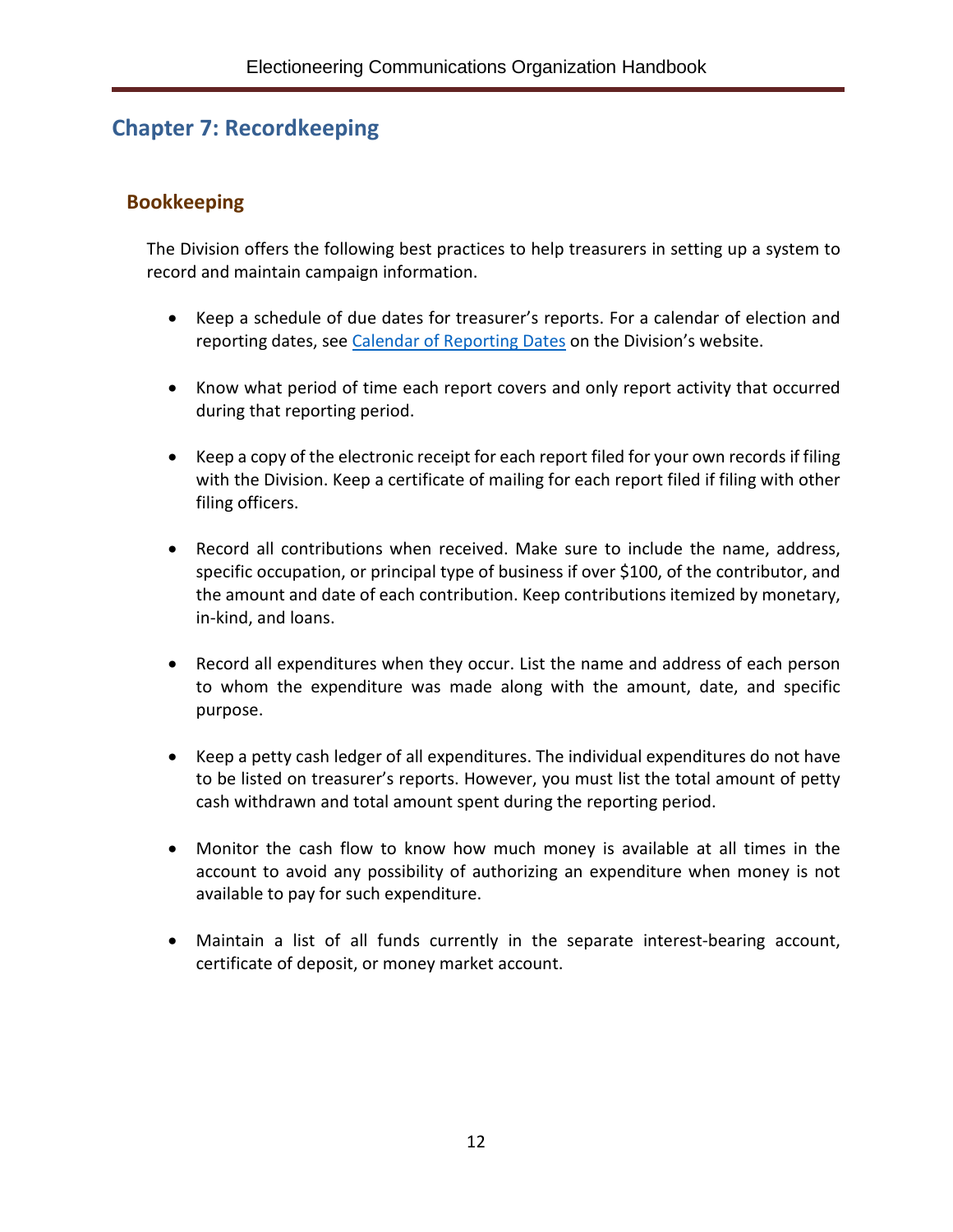## <span id="page-15-0"></span>**Chapter 8: Filing Campaign Reports**

Each treasurer designated by an electioneering communications organization shall file regular reports of all contributions received and all expenditures made by or on behalf of such organization. The treasurer shall certify as to the correctness of each report. Each person so certifying shall bear the responsibility for the accuracy and veracity of each report. Any treasurer who willfully certifies the correctness of any report while knowing that such report is incorrect, false or incomplete commits a misdemeanor of the first degree.

*(Section [106.0703\(4\),](http://www.leg.state.fl.us/Statutes/index.cfm?App_mode=Display_Statute&Search_String=&URL=0100-0199/0106/Sections/0106.0703.html) Fla. Stat.)*

#### <span id="page-15-1"></span>**Where to File**

A treasurer of an electioneering communications organization is required to file treasurer's reports with the filing officer with whom the organization registers.

Organizations filing reports with the Division are required to file by means of the *Electronic* [Filing System](https://efs.dos.state.fl.us/) *(see [Chapter 9: Electronic Filing of Campaign Reports\)](#page-20-0)*. If the organization's filing officer is other than the Division, contact the appropriate filing officer to find out their requirements.

*(Sections [106.0703](http://www.leg.state.fl.us/Statutes/index.cfm?App_mode=Display_Statute&Search_String=&URL=0100-0199/0106/Sections/0106.0703.html) and [106.0705,](http://www.leg.state.fl.us/Statutes/index.cfm?App_mode=Display_Statute&Search_String=&URL=0100-0199/0106/Sections/0106.0705.html) Fla. Stat.)*

#### <span id="page-15-2"></span>**When to File**

Reports must be filed on the  $10<sup>th</sup>$  day following the end of each calendar month from the time the organization registers, except that if the  $10<sup>th</sup>$  day occurs on a Saturday, Sunday, or legal holiday, the report shall be filed on the next business day that is not a Saturday, Sunday, or legal holiday.

Electioneering communications organizations required to file campaign reports with the Division must file:

- 1. On the  $60<sup>th</sup>$  day immediately preceding the primary election, and each week thereafter, with the last weekly report being filed on the  $4<sup>th</sup>$  day immediately preceding the general election.
- 2. On the  $10<sup>th</sup>$  day immediately preceding the general election, and every day thereafter, excluding the  $4<sup>th</sup>$  day immediately preceding the general election, with the last daily report being filed the day before the general election.

Any electioneering communications organizations required to file reports with a filing officer other than the Division must file reports on the 60<sup>th</sup> day immediately preceding the primary election and bi-weekly on each Friday thereafter through and including the  $4<sup>th</sup>$  day immediately preceding the general election, with additional reports due on the 25<sup>th</sup> and 11<sup>th</sup> days before the primary election and the general election.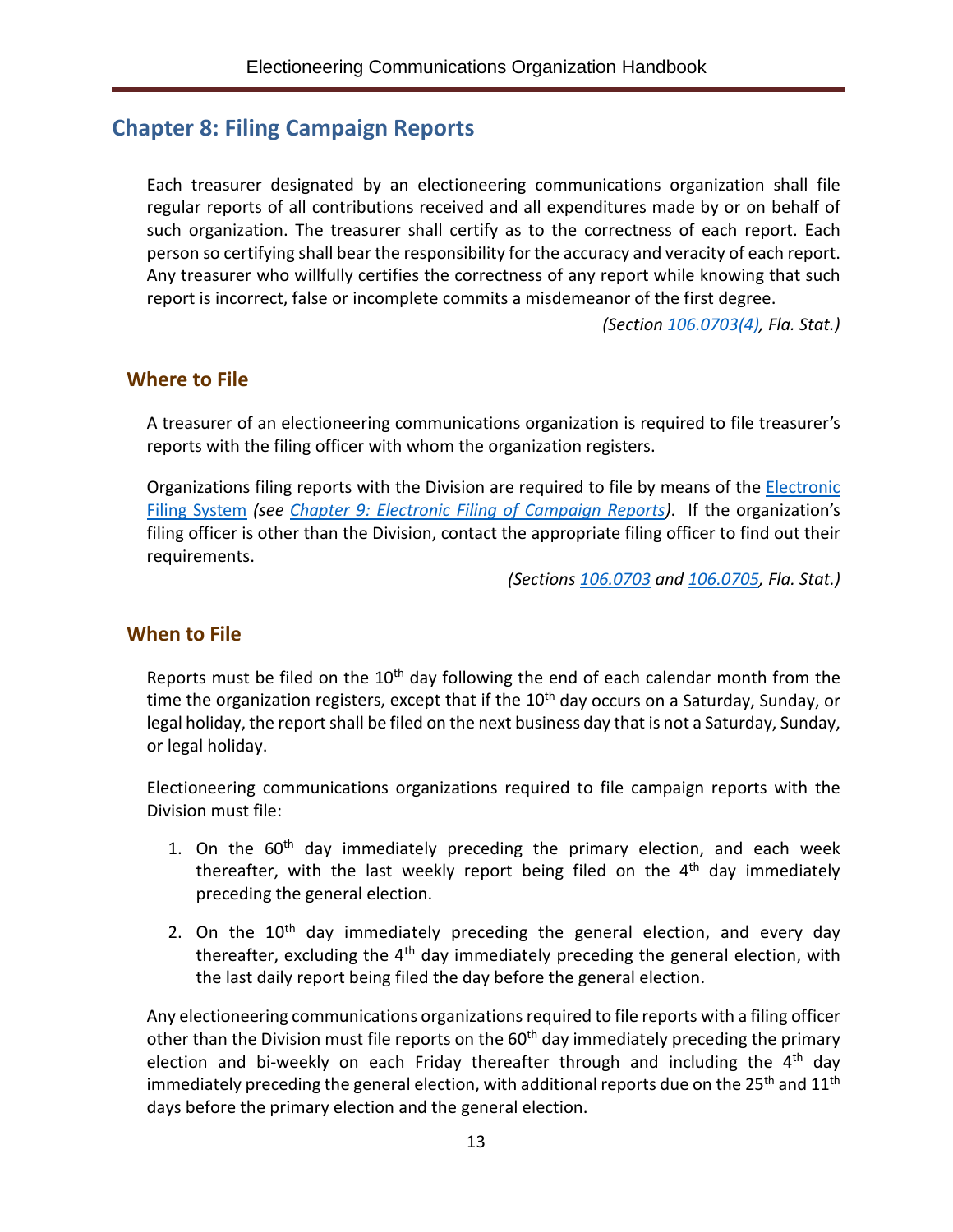In addition to the previously mentioned reports, an electioneering communications organization that is registered with the Division and that makes a contribution or expenditure to influence the results of a county or municipal election that is not being held at the same time as a state or federal election must file reports with the county or municipal filing officer on the same dates as county or municipal candidates or committees for that election. The electioneering communications organization must also include the expenditure in the next report filed with the Division following the county or municipal election.

*(Section [106.0703\(1\)\(e\),](http://www.leg.state.fl.us/Statutes/index.cfm?App_mode=Display_Statute&Search_String=&URL=0100-0199/0106/Sections/0106.0703.html) Fla. Stat.)*

Organizations that file with the Division should refer to the [Calendar of Reporting Dates](https://dos.myflorida.com/elections/candidates-committees/campaign-finance/) for specific dates. Organizations registered with a county or city should contact the appropriate filing officer for reporting schedules.

Unless the electronic filing requirements of Section [106.0705,](http://www.leg.state.fl.us/Statutes/index.cfm?App_mode=Display_Statute&Search_String=&URL=0100-0199/0106/Sections/0106.0705.html) Florida Statutes, apply, reports shall be filed no later than 5 p.m., Eastern Time, of the day designated. A report postmarked by the U.S. Postal Service no later than midnight of the day designated is deemed timely filed. A report received by the filing officer within five days after the designated due date that was delivered by the U.S. Postal Service is deemed timely filed unless it has a postmark indicating the report was mailed after the designated due date. A certificate of mailing obtained from and dated by the U.S. Postal Service at the time of mailing or a receipt from an established courier company, which bears a date on or before the date on which the report is due, is proof of mailing in a timely manner.

Reports required to be filed with the Division through the **Electronic Filing System** are due no later than midnight, Eastern Time, of the due date.

*(Sections [106.07,](http://www.leg.state.fl.us/Statutes/index.cfm?App_mode=Display_Statute&Search_String=&URL=0100-0199/0106/Sections/0106.07.html) [106.0703,](http://www.leg.state.fl.us/Statutes/index.cfm?App_mode=Display_Statute&Search_String=&URL=0100-0199/0106/Sections/0106.0703.html) [106.0705,](http://www.leg.state.fl.us/Statutes/index.cfm?App_mode=Display_Statute&Search_String=&URL=0100-0199/0106/Sections/0106.0705.html) and [106.141,](http://www.leg.state.fl.us/Statutes/index.cfm?App_mode=Display_Statute&Search_String=&URL=0100-0199/0106/Sections/0106.141.html) Fla. Stat.)*

## <span id="page-16-0"></span>**Penalty for Late Filing**

Any electioneering communications organization failing to file a report on the designated due date shall be subject to a fine of \$50 per day for the first three days late and, thereafter, \$500 per day for each late day, not to exceed 25 percent of the total receipts or expenditures, whichever is greater, for the period covered by the late report. However, for the reports immediately preceding the primary and general election, the fine shall be \$500 per day for each late day, not to exceed 25 percent of the total receipts or expenditures, whichever is greater, for the period covered by the late report.

*(Section [106.0703\(7\),](http://www.leg.state.fl.us/Statutes/index.cfm?App_mode=Display_Statute&Search_String=&URL=0100-0199/0106/Sections/0106.0703.html) Fla. Stat.)*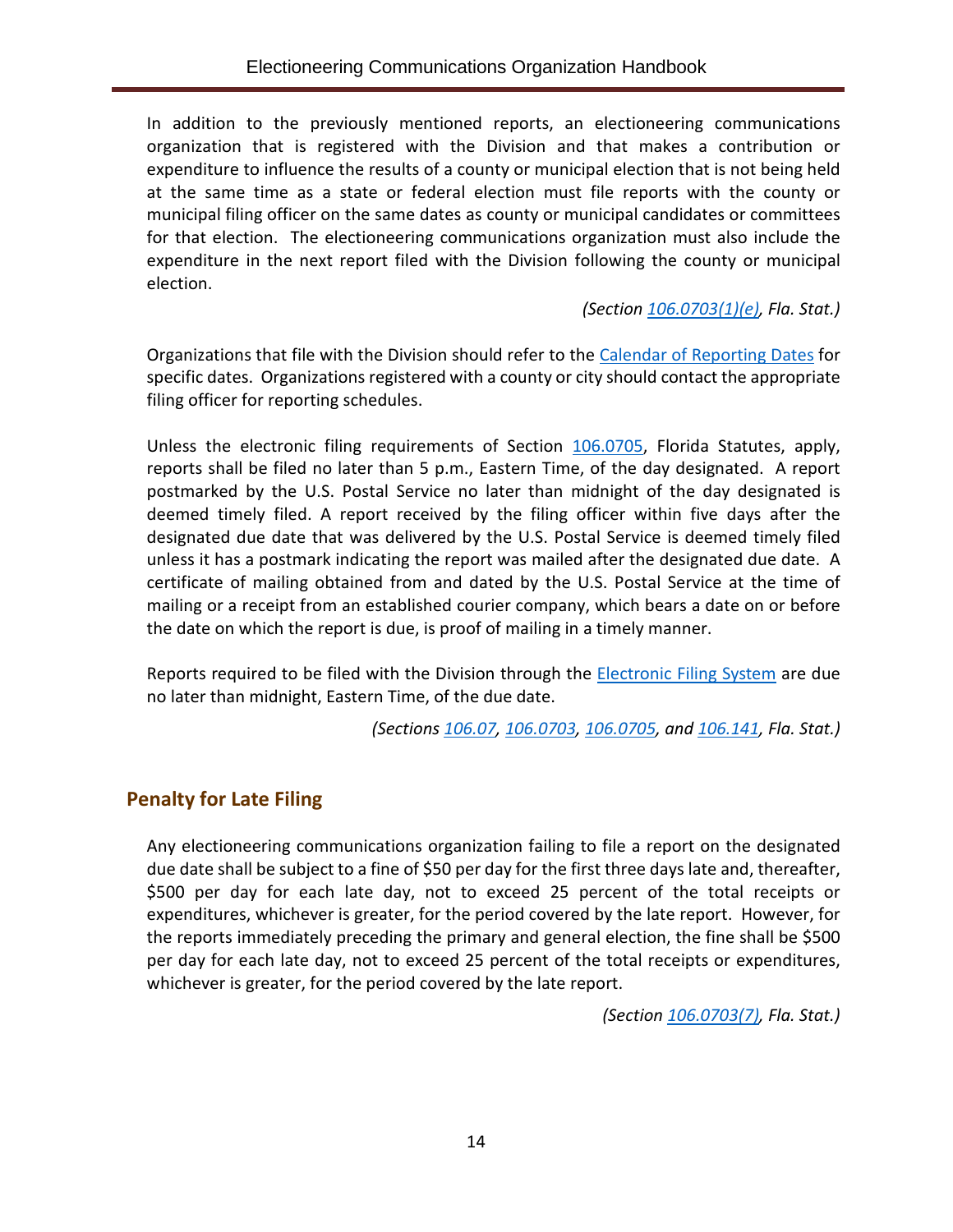#### <span id="page-17-0"></span>**Report of No Activity**

When there has been no reportable activity in the account during a reporting period (no funds expended or received), the treasurer must still file a written report with the filing officer that no activity occurred. This filing must still be made by the prescribed reporting date. Note: *Any activity added to the waived report after the due date is subject to a late filing fine.*

*(Section [106.0703\(6\),](http://www.leg.state.fl.us/Statutes/index.cfm?App_mode=Display_Statute&Search_String=&URL=0100-0199/0106/Sections/0106.0703.html) Fla. Stat.)*

All reports filed with the Division must be filed electronically using the Division's *Electronic* [Filing System](https://efs.dos.state.fl.us/) [\(EFS\)](https://efs.dos.state.fl.us/).

*(Sections [106.0703](http://www.leg.state.fl.us/Statutes/index.cfm?App_mode=Display_Statute&Search_String=&URL=0100-0199/0106/Sections/0106.0703.html) and [106.0705,](http://www.leg.state.fl.us/Statutes/index.cfm?App_mode=Display_Statute&Search_String=&URL=0100-0199/0106/Sections/0106.0705.html) Fla. Stat.)*

## <span id="page-17-1"></span>**Special Election Reports**

When a special election is called to fill a vacancy in office, all electioneering communications organizations making contributions or expenditures to influence the results of the special election shall file treasurers' reports with the filing officer on the dates set by the Department of State pursuant to Section [100.111,](http://www.leg.state.fl.us/statutes/index.cfm?mode=View%20Statutes&SubMenu=1&App_mode=Display_Statute&Search_String=100.111&URL=0100-0199/0100/Sections/0100.111.html) Florida Statutes.

*(Section [106.0703,](http://www.leg.state.fl.us/Statutes/index.cfm?App_mode=Display_Statute&Search_String=&URL=0100-0199/0106/Sections/0106.0703.html) Fla. Stat.)*

Organizations are to include on the special election treasurer's reports only expenditures related to the special election made by the organization during the special election reporting periods. All contributions received and all expenditures made not related to the special election during the current quarter should be filed on the next monthly report. Once an organization has participated in the special election and has filed a special election treasurer's report, all other special election reports remaining must also be filed by the organization, even if there is no further special election activity.

#### <span id="page-17-2"></span>**Incomplete Reports**

Although the Division's [Electronic Filing System](https://efs.dos.state.fl.us/) will allow a committee to file an incomplete report, an incomplete report does not comply with the law. If a treasurer files a report that is deemed incomplete, the treasurer will be notified by the filing officer as to why the report is incomplete by certified mail or by another method using a common carrier that provides a proof of delivery as to why the report is incomplete. The treasurer must file an addendum to the incomplete report within seven days of notification. The addendum must include all necessary information to complete the report. The failure to file a complete report after notice constitutes a violation o[f Chapter 106,](http://www.leg.state.fl.us/Statutes/index.cfm?App_mode=Display_Statute&URL=0100-0199/0106/0106ContentsIndex.html&StatuteYear=2018&Title=%2D%3E2018%2D%3EChapter%20106) Florida Statutes.

*(Section [106.0703\(2\)\(b\)1.,](http://www.leg.state.fl.us/Statutes/index.cfm?App_mode=Display_Statute&Search_String=&URL=0100-0199/0106/Sections/0106.0703.html) Fla. Stat.)*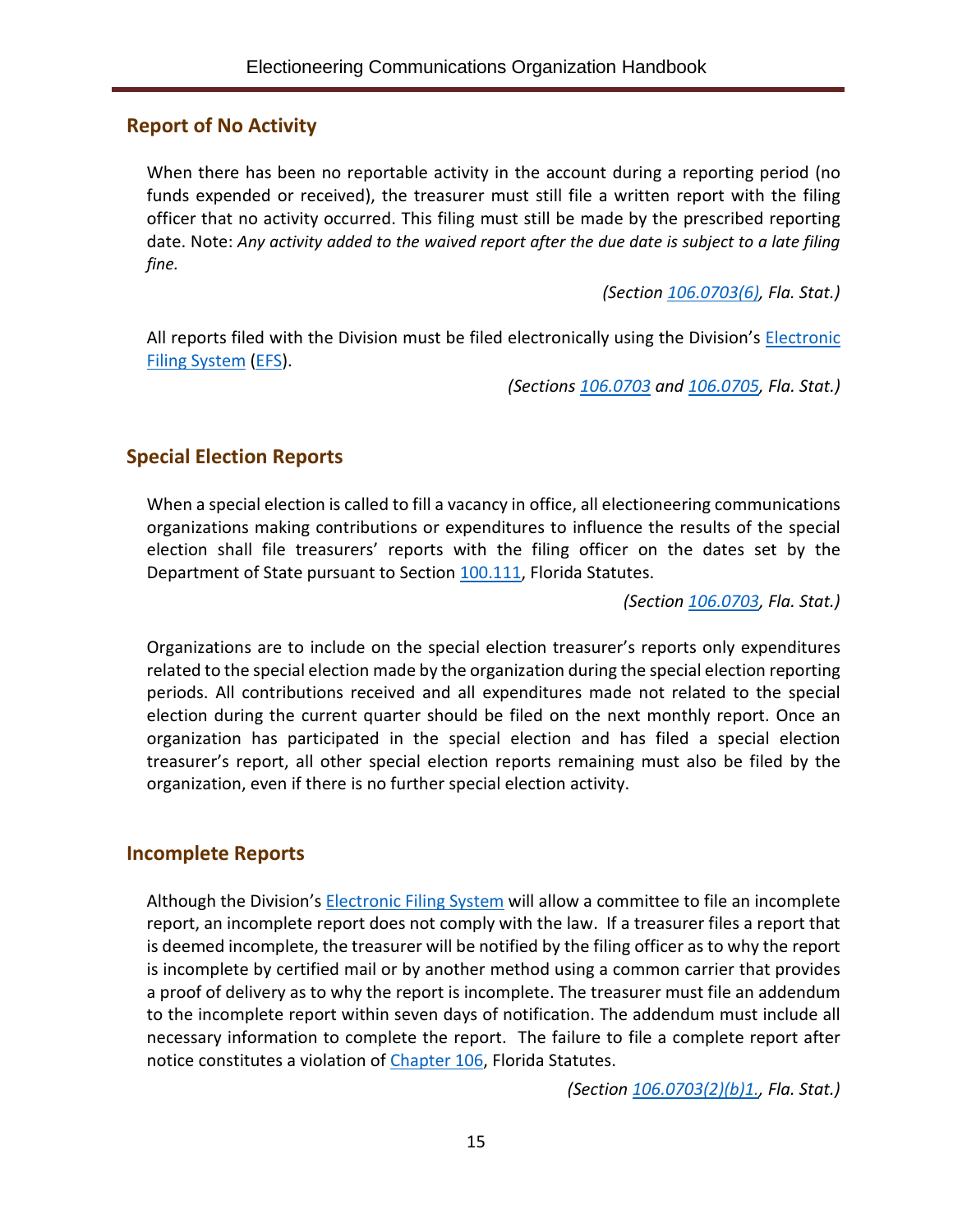## <span id="page-18-0"></span>**Reporting Total Sums**

Each treasurer's report required by [Chapter 106,](http://www.leg.state.fl.us/Statutes/index.cfm?App_mode=Display_Statute&URL=0100-0199/0106/0106ContentsIndex.html&StatuteYear=2018&Title=%2D%3E2018%2D%3EChapter%20106) Florida Statutes, shall contain the total sums of all loans, in-kind contributions, and other receipts, and total sums of all expenditures made during the reporting period. The reporting forms shall be designed to elicit separate totals for in-kind contributions, loans, and other receipts.

#### <span id="page-18-1"></span>Form [DS-DE 12,](https://dos.myflorida.com/media/693241/dsde12.pdf) Campaign Treasurer's Report Summary

**This form** is used to report totals for all contributions, in-kind contributions, loans, and other receipts.

*(Section [106.0703\(3\),](http://www.leg.state.fl.us/Statutes/index.cfm?App_mode=Display_Statute&Search_String=&URL=0100-0199/0106/Sections/0106.0703.html) Fla. Stat.)*

## <span id="page-18-2"></span>**Reporting Contributions**

Each report *must* contain:

- 1. Full name, address, specific occupation, amount, and date for each person making a contribution. Reports must provide as clear a description as practicable of the principal type of business conducted for corporations contributing. The occupation or principal type of business is not required if the contribution is \$100 or less.
- 2. Name, address, amount, and date for each political committee or organization making any transfer of funds.
- 3. Full name, address, specific occupation, principal place of business of the lender and endorser, amount, and date for each loan.
- 4. Statement of each contribution, rebate, refund or other receipts not listed in items 1 through 3 above.

*(Section [106.0703\(3\),](http://www.leg.state.fl.us/Statutes/index.cfm?App_mode=Display_Statute&Search_String=&URL=0100-0199/0106/Sections/0106.0703.html) Fla. Stat.)*

## <span id="page-18-3"></span>**Reporting Expenditures**

Each report *must* contain:

- 1. Full name and address of each person to whom expenditures have been made, along with the amount, date, and clear purpose of the expenditure.
- 2. Full name and address of each person to whom an expenditure for personal services, salary, or reimbursement for expenses was made, along with the amount, date, and clear purpose of the expenditure. *(See als[o Reporting Other Distributions.](#page-19-0))*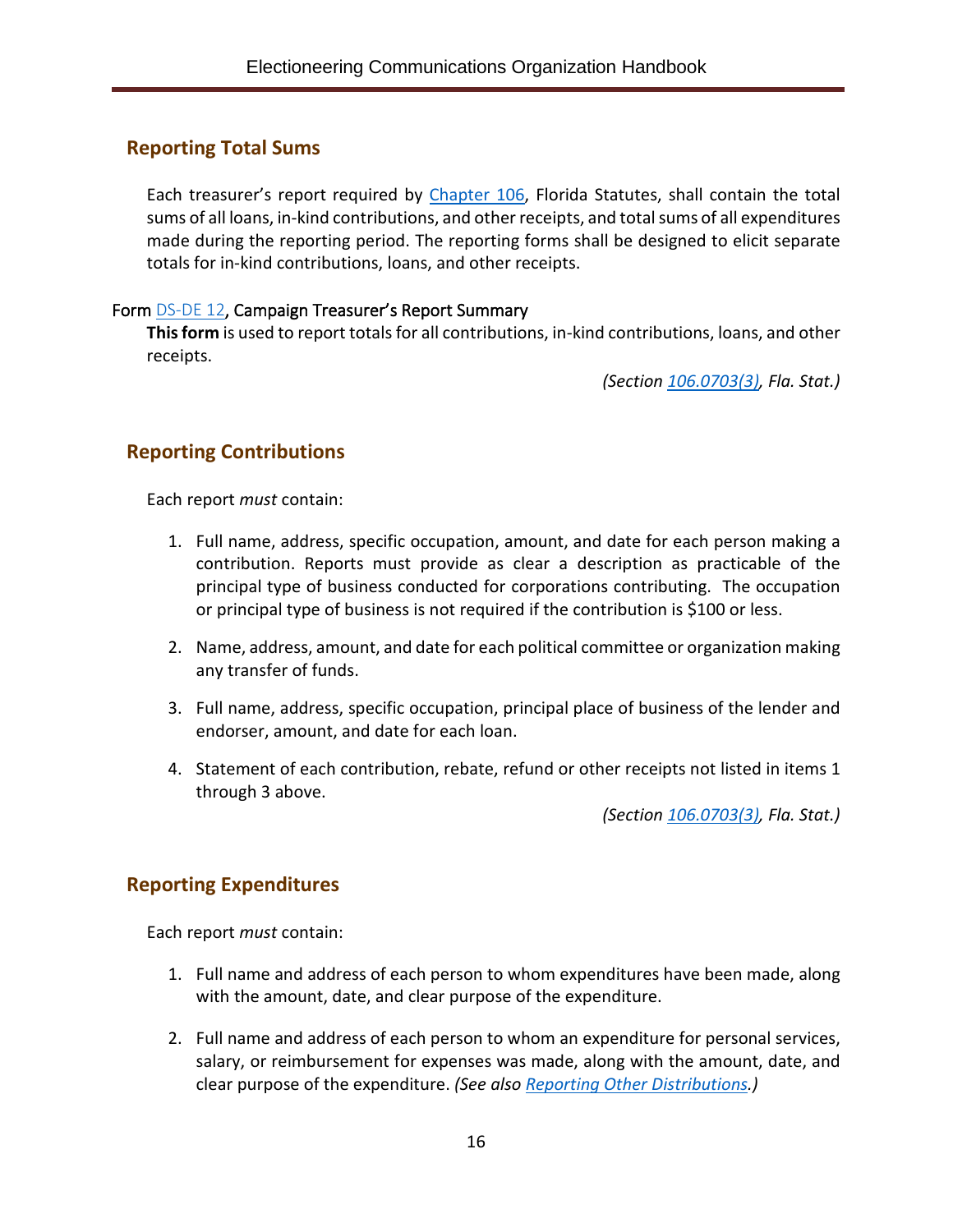- 3. Amount and nature of debts and obligations owed by or to the organization, which relate to the conduct of any electioneering communication.
- 4. The amount and nature of any separate interest-bearing accounts or certificates of deposit. Identification of the financial institution in which such accounts or certificates of deposit are located must be identified.
- 5. The primary purposes of an expenditure made indirectly through an electioneering communications organization for goods and services such as communications media placement or procurement services and other expenditures that include multiple components as part of the expenditure. The primary purpose of an expenditure shall be that purpose, including integral and directly related components, that comprises 80 percent of such expenditure. *(See also [Reporting Other Distributions.](#page-19-0))*

*(Section [106.0703\(3\),](http://www.leg.state.fl.us/Statutes/index.cfm?App_mode=Display_Statute&Search_String=&URL=0100-0199/0106/Sections/0106.0703.html) Fla. Stat.)*

## <span id="page-19-0"></span>**Reporting Other Distributions**

Every distribution should be reported during the coverage period when distribution actually occurred, as is the case with the expenditures and contributions. The related distribution(s) and expenditure can and often do occur in different reporting periods.

Types of distributions:

- In-Kind
- Prepaid
- Reimbursement

#### Reports must contain:

- 1. Full name and address of each person to whom payment was made for which reimbursement was made by check together with the purpose of such payment.
- 2. Expenditures made indirectly through a treasurer for goods or services, such as communications media placement or procurement services and other expenditures that include multiple integral components as part of the expenditure.

*(Section [106.0703\(3\),](http://www.leg.state.fl.us/Statutes/index.cfm?App_mode=Display_Statute&Search_String=&URL=0100-0199/0106/Sections/0106.0703.html) Fla. Stat.)*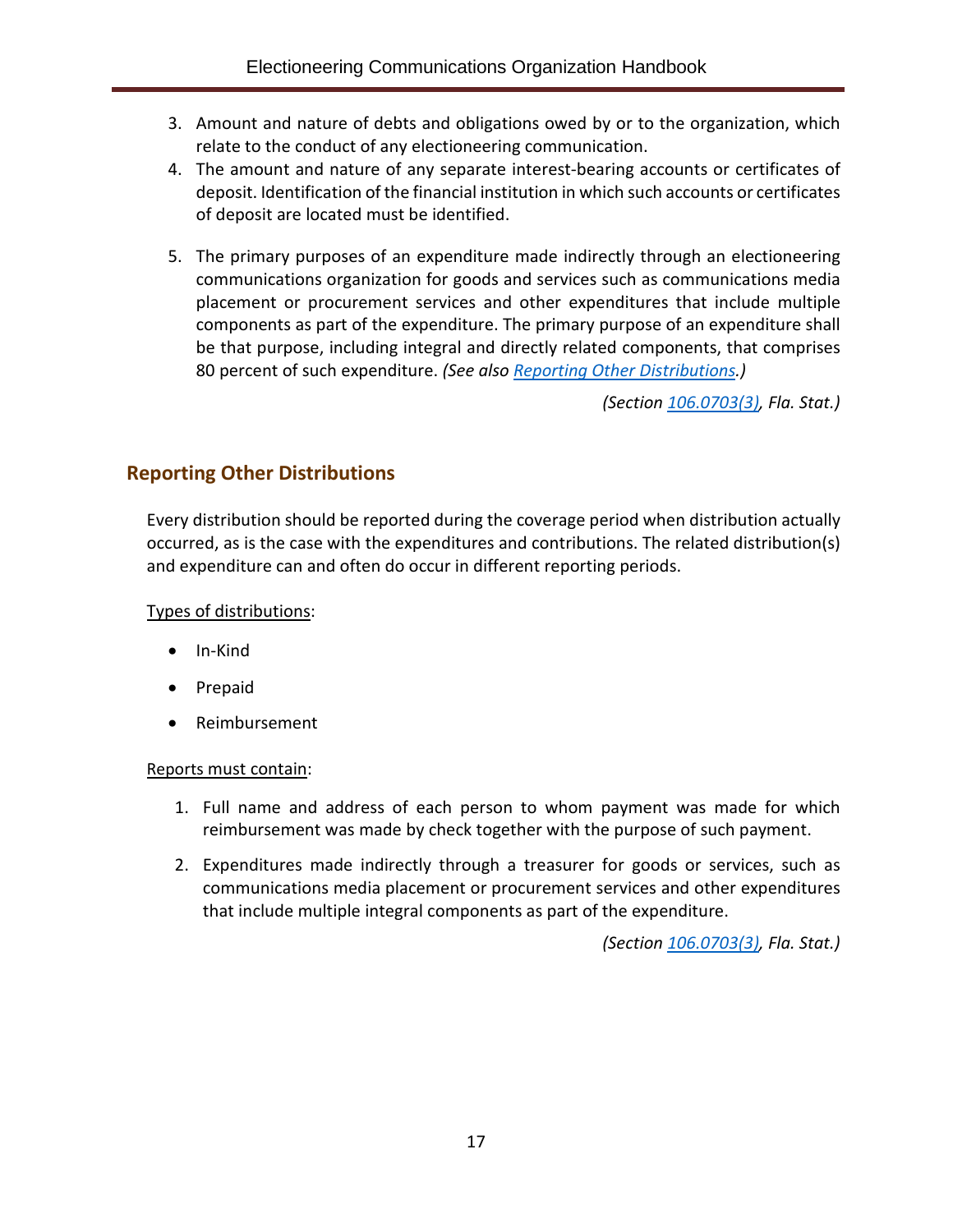# <span id="page-20-0"></span>**Chapter 9: Electronic Filing of Campaign Reports**

Th[e Electronic Filing System](https://efs.dos.state.fl.us/) [\(EFS\)](https://efs.dos.state.fl.us/) is an Internet system for recording and reporting campaign finance activity by reporting period. Each electioneering communications organization required to file reports with the Division pursuant to Section [106.0703,](http://www.leg.state.fl.us/Statutes/index.cfm?App_mode=Display_Statute&Search_String=&URL=0100-0199/0106/Sections/0106.0703.html) Florida Statutes, must file such reports with the Division by means of the **EFS**.

#### **Reports filed:**

- 1. Must be completed and filed through the **EFS** no later than midnight, Eastern Time, of the due date. Late filed reports are subject to the penalties under Section [106.0703\(7\),](http://www.leg.state.fl.us/Statutes/index.cfm?App_mode=Display_Statute&Search_String=&URL=0100-0199/0106/Sections/0106.0703.html) Florida Statutes, as applicable.
- 2. Are considered to be under oath by the treasurer, and such person is subject to provisions of Section [106.0703\(4\),](http://www.leg.state.fl.us/Statutes/index.cfm?App_mode=Display_Statute&Search_String=&URL=0100-0199/0106/Sections/0106.0703.html) Florida Statutes. Persons given a secure sign-on to the **EFS** are responsible for protecting such from disclosure and are responsible for all filings using such credentials, unless they have notified the Division that their credentials have been compromised.

*(Sections [106.0705](http://www.leg.state.fl.us/Statutes/index.cfm?App_mode=Display_Statute&Search_String=&URL=0100-0199/0106/Sections/0106.0705.html) and [106.0706,](http://www.leg.state.fl.us/Statutes/index.cfm?App_mode=Display_Statute&Search_String=&URL=0100-0199/0106/Sections/0106.0706.html) Fla. Stat.)*

#### <span id="page-20-1"></span>**Accessing the EFS**

The [EFS](https://efs.dos.state.fl.us/) can be accessed at [efs.dos.state.fl.us.](https://efs.dos.state.fl.us/) The Division provides each person filing a report an identification number and initial password to gain entry. After logging in using the initial password, the system will prompt the user to change it to a confidential one.

A person given a secure sign-on to the [EFS](https://efs.dos.state.fl.us/Default.aspx) is responsible for protecting the password from disclosure. Contact the Division immediately if your password has been compromised.

#### <span id="page-20-2"></span>**Creating Reports**

Campaign reports must be entered, saved, reviewed, and filed via the [EFS](https://efs.dos.state.fl.us/) either by directly entering data into the web application or by uploading data using an approved vendor's software. The Division maintains a list of approved [software vendors](https://dos.myflorida.com/elections/candidates-committees/campaign-finance/filing-campaign-reports/vendors/) whose programs meet the file specifications for filing campaign reports.

For instructions on uploading reports, see the **Electioneering Communications Organizations** [EFS User Guide -](https://dos.myflorida.com/elections/candidates-committees/campaign-finance/filing-campaign-reports/) PDF (DS-DE 110D) located on the Division's website.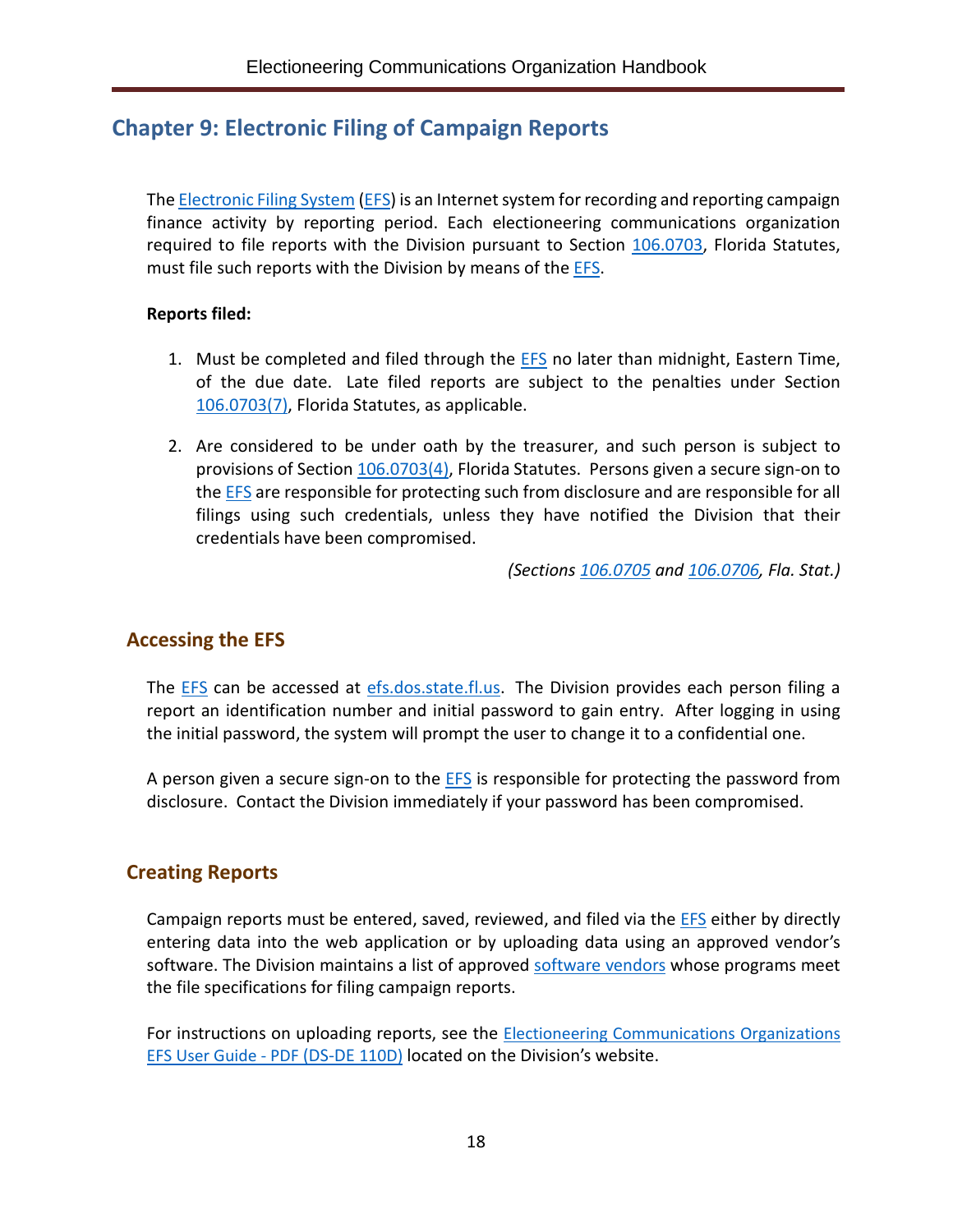#### <span id="page-21-0"></span>**Submitting Reports**

Reports will be held in pending status until the report is ready to be filed. Each person eligible to file a report will receive a **PIN** (personal identification number) that allows the person to file reports via the [EFS.](https://efs.dos.state.fl.us/) A person's **PIN** is considered the same as that person's signature on a filed report.

#### <span id="page-21-1"></span>**Electronic Receipts**

The person filing a report on the **EFS** may print an electronic receipt verifying the report was filed with the Division. Each report filed via the **EFS** is considered to be under oath and such persons filing the report are subject to the provisions o[f Chapter 106,](http://www.leg.state.fl.us/Statutes/index.cfm?App_mode=Display_Statute&URL=0100-0199/0106/0106ContentsIndex.html&StatuteYear=2018&Title=%2D%3E2018%2D%3EChapter%20106) Florida Statutes.

## <span id="page-21-2"></span>**Help Line and User Guide**

#### **EFS HELP LINE**

(850) 245-6280

#### **EFS USER GUIDE**

EFS Electioneering Communications Organizations User Guide (DS-DE 110D) *(Listed under Electronic Filing System Resources.)*

[dos.myflorida.com/elections/candidates-committees/campaign-finance/filing-campaign-reports](https://dos.myflorida.com/elections/candidates-committees/campaign-finance/filing-campaign-reports/)

Note: For further information on the **EFS**, see Rule [1S-2.017,](https://www.flrules.org/gateway/RuleNo.asp?title=ELECTIONS&ID=1S-2.017) Florida Administrative Code, *Reporting Requirements for Campaign Treasurer's Reports*.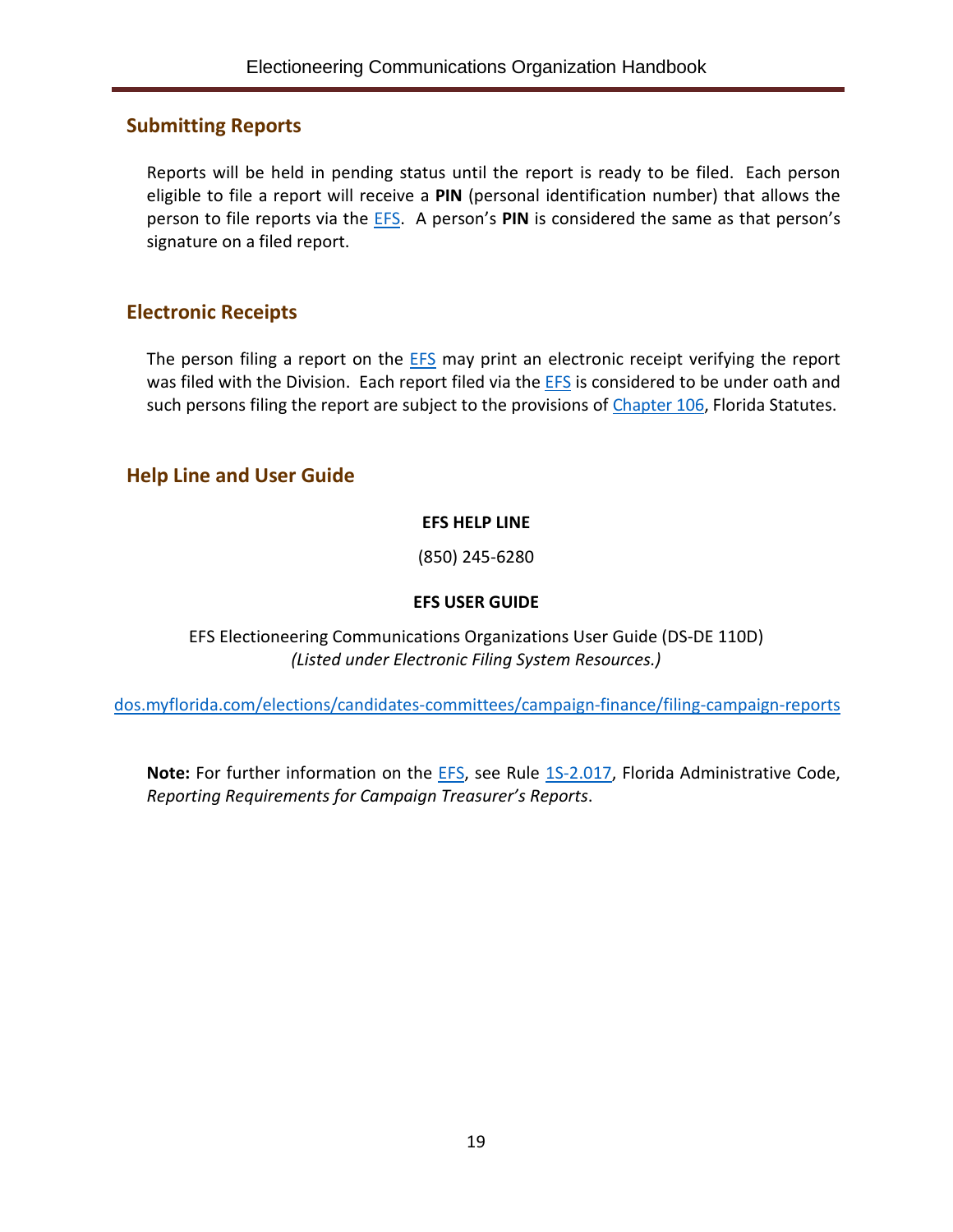# <span id="page-22-0"></span>**Chapter 10: Electioneering Communications**

## <span id="page-22-1"></span>**Definition**

**Electioneering communication** means any communication publicly distributed by a television station, radio station, cable television system, satellite system, newspaper, magazine, direct mail, or telephone that:

- 1. Refers to or depicts a clearly identified candidate for office without expressly advocating the election or defeat of a candidate but that is susceptible of no reasonable interpretation other than an appeal to vote for or against a specific candidate;
- 2. Is made within 30 days before a primary or special primary election or 60 days before any other election for the office sought by the candidate; and
- 3. Is targeted to the relevant electorate in the geographical area the candidate would represent if elected.

#### The *exceptions* are:

- 1. A communication disseminated through a means of communication other than a television station, radio station, cable television system, satellite system, newspaper, magazine, direct mail, telephone, or statement or depiction by an organization, in existence prior to the time during which a candidate named or depicted qualifies for that election, made in that organization's newsletter distributed only to members of that organization;
- 2. A communication in a news story, commentary or editorial distributed through the facilities of any radio station, television station, cable television system, or satellite system unless the facilities are owned or controlled by any political party, political committee, or candidate. A news story distributed through the facilities owned or controlled by any political party, political committee, or candidate may nevertheless be exempt if it represents a bona fide news account communicated through a licensed broadcasting facility and the communication is part of a general pattern of campaign-related news accounts that give reasonably equal coverage to all opposing candidates in the area;
- 3. A communication that constitutes a public debate or forum that includes at least two opposing candidates for an office or one advocate and one opponent of an issue, or that solely promotes such a debate or forum and is made by or on behalf of the person sponsoring the debate or forum, provided that the staging organization:
	- a. Is either a charitable organization that does not make other electioneering communications and does not otherwise support or oppose any political candidate or political party; or a newspaper, radio station, television station, or other recognized news medium; and
	- b. Does not structure the debate to promote or advance one candidate or issue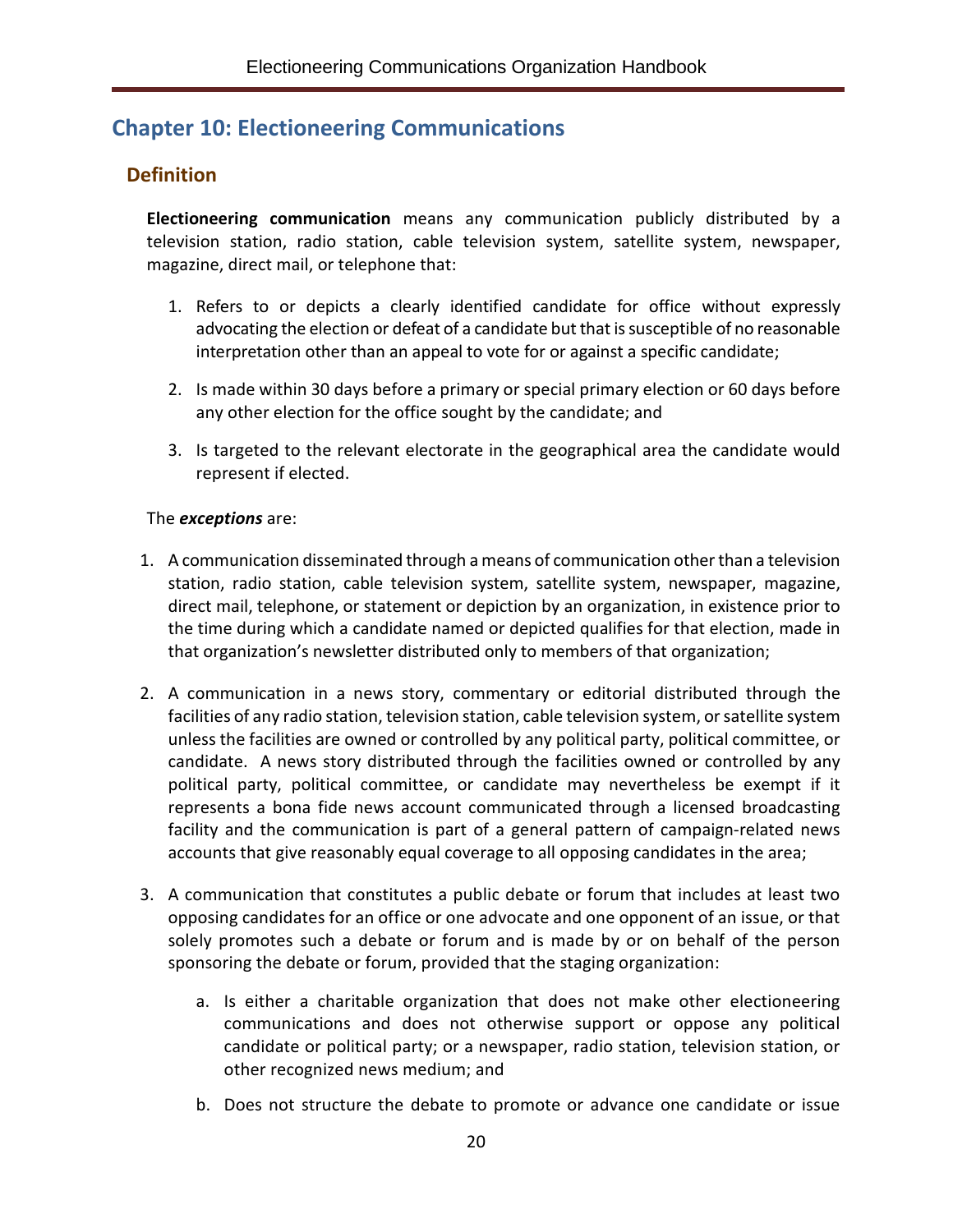position over another.

An expenditure made for, or in furtherance of, an electioneering communication shall not be considered a contribution to or on behalf of any candidate and shall not constitute an independent expenditure, nor be subject to the limitations applicable to independent expenditures.

*(Section [106.011\(8\),](http://www.leg.state.fl.us/Statutes/index.cfm?App_mode=Display_Statute&Search_String=&URL=0100-0199/0106/Sections/0106.011.html) Fla. Stat.)*

#### <span id="page-23-0"></span>**Electioneering Communication Disclaimers**

Any electioneering communication, other than a telephone call, shall prominently state *"Paid electioneering communication paid for by (Name and address of person paying for the communication)."*

*(Section [106.1439,](http://www.leg.state.fl.us/Statutes/index.cfm?App_mode=Display_Statute&Search_String=&URL=0100-0199/0106/Sections/0106.1439.html) Fla. Stat.)*

#### <span id="page-23-1"></span>**Electioneering Communication Telephone Call Disclaimer**

Any electioneering communication telephone call shall identify the persons or organizations sponsoring the call by stating either: *"Paid for by (name of persons or organizations sponsoring the call)"* or *"Paid for on behalf of (name of persons or organizations authorizing call)."* This telephone disclaimer does not apply to any telephone call in which the individual making the call is not being paid and the individuals participating in the call know each other prior to the call.

*(Sections [106.1439](http://www.leg.state.fl.us/Statutes/index.cfm?App_mode=Display_Statute&Search_String=&URL=0100-0199/0106/Sections/0106.1439.html) and [106.147,](http://www.leg.state.fl.us/statutes/index.cfm?mode=View%20Statutes&SubMenu=1&App_mode=Display_Statute&Search_String=106.147&URL=0100-0199/0106/Sections/0106.147.html) Fla. Stat.)*

## <span id="page-23-2"></span>**Penalty for Electioneering Communication Disclaimer Violation**

Any person who fails to include the disclaimer in any electioneering communication that is required to contain such disclaimer commits a misdemeanor of the first degree, punishable as provided in Section [775.082](http://www.leg.state.fl.us/statutes/index.cfm?App_mode=Display_Statute&Search_String=&URL=0700-0799/0775/Sections/0775.082.html) or [775.083,](http://www.leg.state.fl.us/statutes/index.cfm?App_mode=Display_Statute&Search_String=&URL=0700-0799/0775/Sections/0775.083.html) Florida Statutes.

*(Sections [106.1439](http://www.leg.state.fl.us/Statutes/index.cfm?App_mode=Display_Statute&Search_String=&URL=0100-0199/0106/Sections/0106.1439.html) and [106.147,](http://www.leg.state.fl.us/statutes/index.cfm?mode=View%20Statutes&SubMenu=1&App_mode=Display_Statute&Search_String=106.147&URL=0100-0199/0106/Sections/0106.147.html) Fla. Stat.)*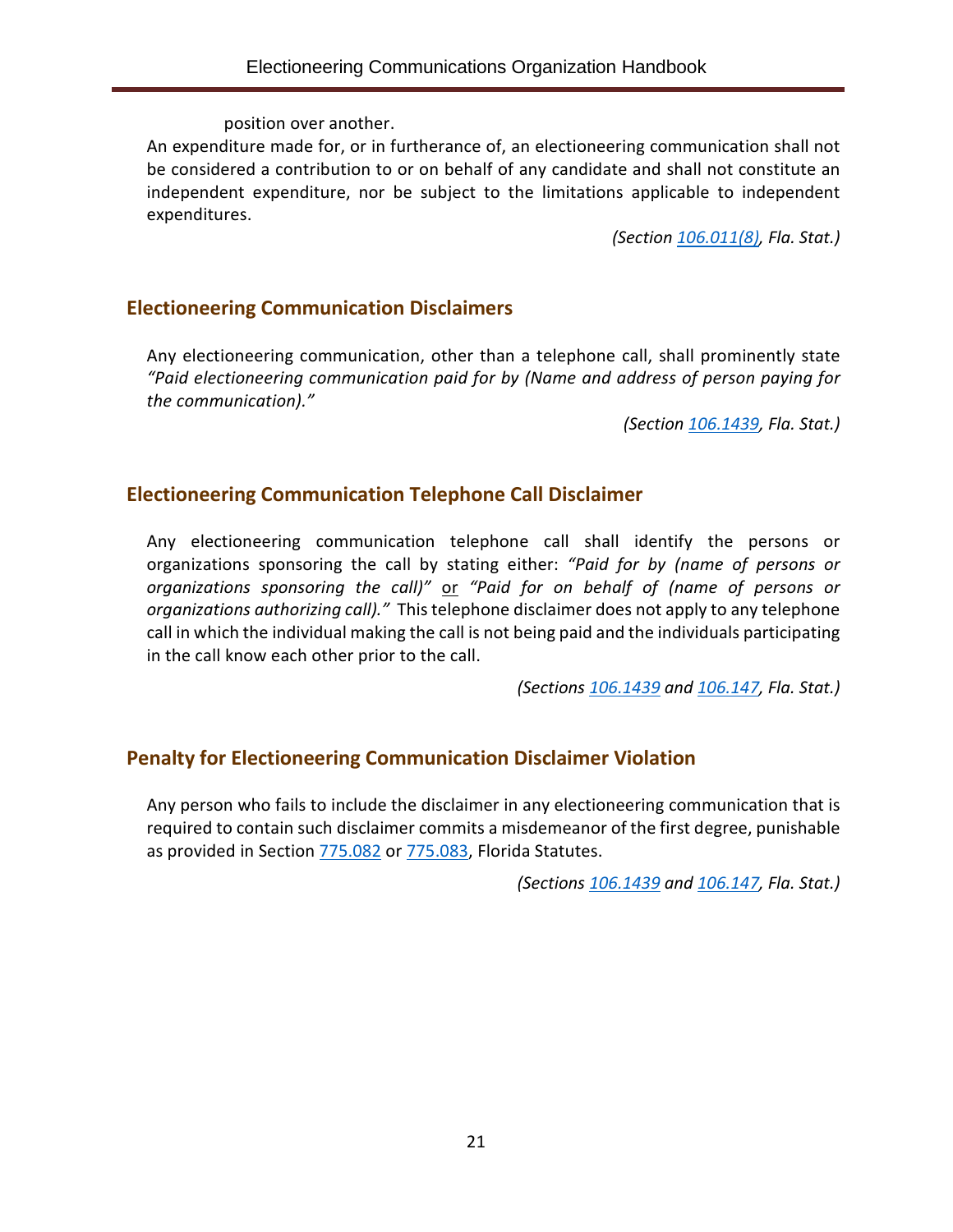## <span id="page-24-0"></span>**Chapter 11: Florida Elections Commission**

The [Florida Elections Commission](http://www.fec.state.fl.us/FECWebFi.nsf/pages/About) [\(FEC\)](http://www.fec.state.fl.us/) is a separate and independent entity from the Division. The FEC consists of nine members appointed by the Governor from lists of names submitted by legislative leaders.

#### <span id="page-24-1"></span>**Automatic Fine Appeal Process**

The treasurer of an electioneering communications organization may appeal or dispute a fine for a late filed campaign treasurer's report. The appeal must be based upon, but not limited to, unusual circumstances surrounding the failure to file on the designated due date. The treasurer may request and is entitled to a hearing before the FEC, which has the authority to waive the fine in whole or in part.

The appeal must be made within 20 days of the receipt of the notice of payment due. The treasurer must, within the 20-day period, notify the filing officer in writing of their intention to bring the matter before the FEC.

*(Section [106.0703\(7\)\(c\),](http://www.leg.state.fl.us/Statutes/index.cfm?App_mode=Display_Statute&Search_String=&URL=0100-0199/0106/Sections/0106.0703.html) Fla. Stat.)*

#### <span id="page-24-2"></span>**Complaint Process**

Any person who has information of a violation of Chapter [104](http://www.leg.state.fl.us/statutes/index.cfm?App_mode=Display_Statute&URL=0100-0199/0104/0104ContentsIndex.html) or [106,](http://www.leg.state.fl.us/statutes/index.cfm?App_mode=Display_Statute&URL=0100-0199/0106/0106ContentsIndex.html) Florida Statutes, shall file a sworn complaint with the FEC by completing a complaint form and addressing it to:

> **The Florida Elections Commission 107 West Gaines Street Suite 224, Collins Building Tallahassee, FL 32399-1050**

A complaint form (FEC [Form 1\)](http://www.fec.state.fl.us/FECWebFi.nsf/0/107B3CBA00C3FF1585257C94004B8528/$file/FEC+Complaint+Form+1-Fillable_August+2017.pdf) may be obtained from the FEC or downloaded from the FEC's website at [www.fec.state.fl.us.](http://www.fec.state.fl.us/) For additional information, contact the FEC at **850.922.4539**.

*(Sections [106.25](http://www.leg.state.fl.us/Statutes/index.cfm?App_mode=Display_Statute&Search_String=&URL=0100-0199/0106/Sections/0106.25.html) and [106.28,](http://www.leg.state.fl.us/Statutes/index.cfm?App_mode=Display_Statute&Search_String=&URL=0100-0199/0106/Sections/0106.28.html) Fla. Stat.)*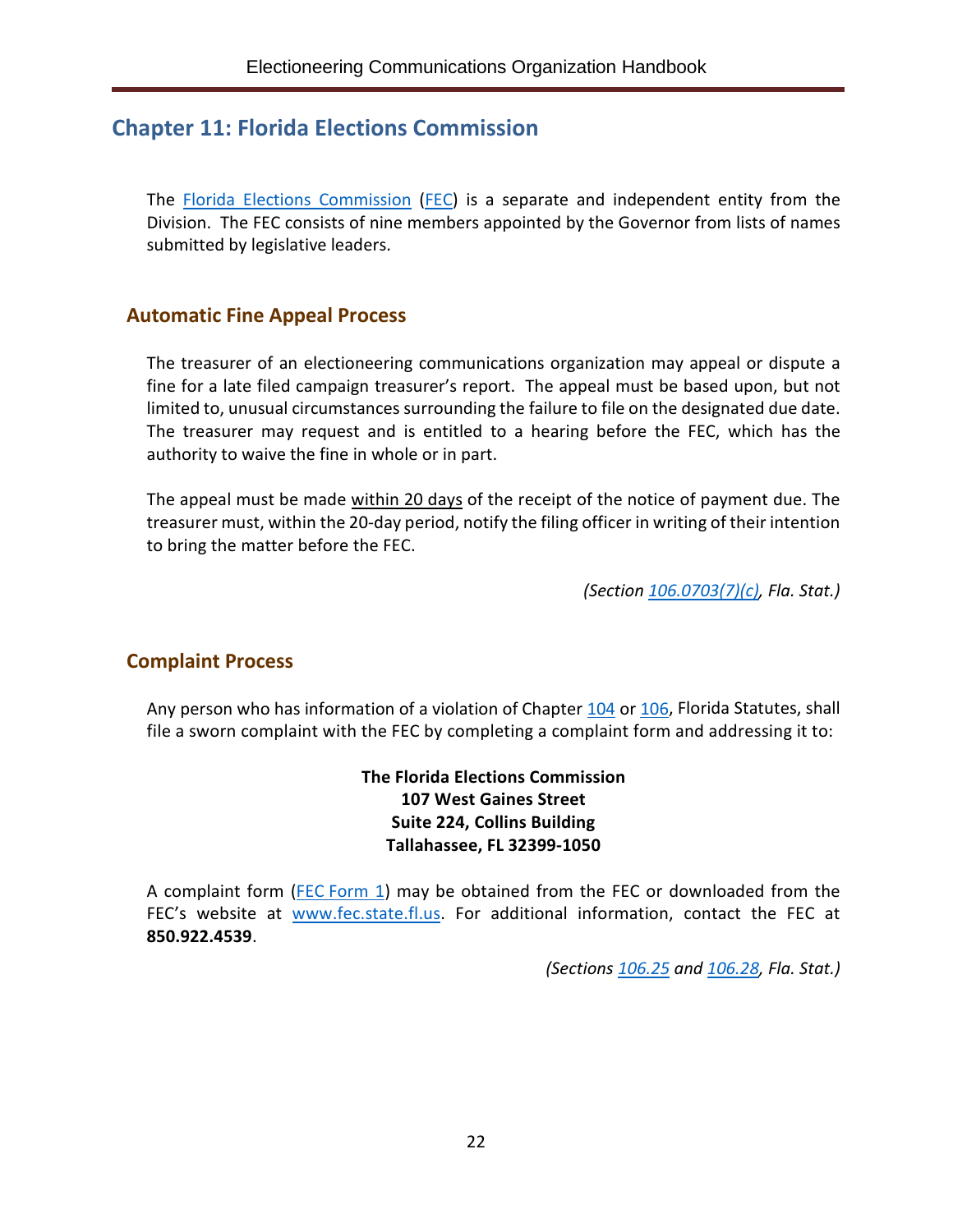# Appendices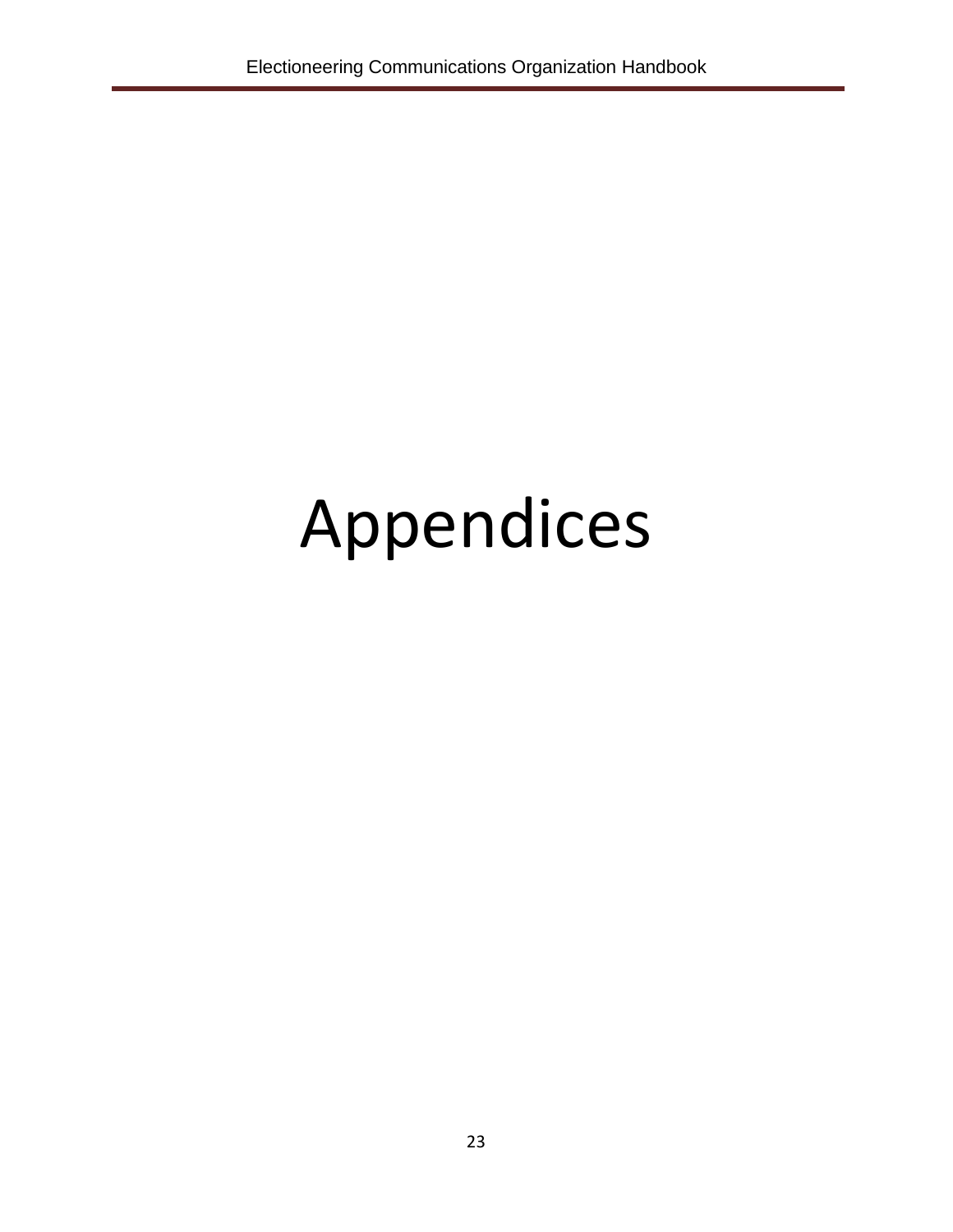# <span id="page-26-0"></span>**Appendix A: Legal References and Rules Cited**

## <span id="page-26-1"></span>**Constitutions**

- [United State Constitution](https://www.archives.gov/founding-docs/constitution-transcript)
- [Constitution of the State of Florida](http://www.leg.state.fl.us/Statutes/index.cfm?Mode=Constitution&Submenu=3&Tab=statutes&CFID=167991000&CFTOKEN=e6f7dd8a6c4814b6-3DEF1D3E-9C67-3689-D4B53F43E5288957)

## <span id="page-26-2"></span>**Florida Election Code**

- [Chapter 104](http://www.leg.state.fl.us/statutes/index.cfm?App_mode=Display_Statute&URL=0100-0199/0104/0104ContentsIndex.html) Election Code: Violations; Penalties
- [Chapter 106](http://www.leg.state.fl.us/Statutes/index.cfm?App_mode=Display_Statute&URL=0100-0199/0106/0106ContentsIndex.html&StatuteYear=2018&Title=%2D%3E2018%2D%3EChapter%20106) Campaign Financing

## <span id="page-26-3"></span>**Florida Statutes**

- [97.021](http://www.leg.state.fl.us/statutes/index.cfm?mode=View%20Statutes&SubMenu=1&App_mode=Display_Statute&Search_String=97.021&URL=0000-0099/0097/Sections/0097.021.html) Definitions.
- [98.015](http://www.leg.state.fl.us/statutes/index.cfm?mode=View%20Statutes&SubMenu=1&App_mode=Display_Statute&Search_String=98.015&URL=0000-0099/0098/Sections/0098.015.html) Supervisor of elections; election, tenure of office, compensation, custody of registrationrelated documents, office hours, successor, seal; appointment of deputy supervisors; duties.
- [100.111](http://www.leg.state.fl.us/statutes/index.cfm?mode=View%20Statutes&SubMenu=1&App_mode=Display_Statute&Search_String=100.111&URL=0100-0199/0100/Sections/0100.111.html) Filling vacancy.
- [100.371](http://www.leg.state.fl.us/statutes/index.cfm?mode=View%20Statutes&SubMenu=1&App_mode=Display_Statute&Search_String=100.371&URL=0100-0199/0100/Sections/0100.371.html) Initiatives; procedure for placement on ballot.
- [105.011](http://www.leg.state.fl.us/statutes/index.cfm?mode=View%20Statutes&SubMenu=1&App_mode=Display_Statute&Search_String=105.011&URL=0100-0199/0105/Sections/0105.011.html) Definitions.
- [106.011](http://www.leg.state.fl.us/Statutes/index.cfm?App_mode=Display_Statute&Search_String=&URL=0100-0199/0106/Sections/0106.011.html) Definitions.
- [106.021](http://www.leg.state.fl.us/Statutes/index.cfm?App_mode=Display_Statute&Search_String=&URL=0100-0199/0106/Sections/0106.021.html) Campaign treasurers; deputies; primary and secondary depositories.
- [106.022](http://www.leg.state.fl.us/Statutes/index.cfm?App_mode=Display_Statute&Search_String=&URL=0100-0199/0106/Sections/0106.022.html) Appointment of a registered agent; duties.
- [106.03](http://www.leg.state.fl.us/Statutes/index.cfm?App_mode=Display_Statute&Search_String=&URL=0100-0199/0106/Sections/0106.03.html) Registration of political committees and electioneering communications organizations.
- [106.05](http://www.leg.state.fl.us/Statutes/index.cfm?App_mode=Display_Statute&Search_String=&URL=0100-0199/0106/Sections/0106.05.html) Deposit of contributions; statement of campaign treasurer.
- [106.055](http://www.leg.state.fl.us/Statutes/index.cfm?App_mode=Display_Statute&Search_String=&URL=0100-0199/0106/Sections/0106.055.html) Valuation of in-kind contributions.
- [106.07](http://www.leg.state.fl.us/Statutes/index.cfm?App_mode=Display_Statute&Search_String=&URL=0100-0199/0106/Sections/0106.07.html) Reports; certification and filing.
- [106.0703](http://www.leg.state.fl.us/Statutes/index.cfm?App_mode=Display_Statute&Search_String=&URL=0100-0199/0106/Sections/0106.0703.html) Electioneering communications organizations; reporting requirements; certification and filing; penalties.
- [106.0705](http://www.leg.state.fl.us/Statutes/index.cfm?App_mode=Display_Statute&Search_String=&URL=0100-0199/0106/Sections/0106.0705.html) Electronic filing of campaign treasurer's reports.
- [106.0706](http://www.leg.state.fl.us/Statutes/index.cfm?App_mode=Display_Statute&Search_String=&URL=0100-0199/0106/Sections/0106.0706.html) Electronic filing of campaign finance reports; public records exemption.
- [106.071](http://www.leg.state.fl.us/Statutes/index.cfm?App_mode=Display_Statute&Search_String=&URL=0100-0199/0106/Sections/0106.071.html) Independent expenditures; electioneering communications; reports; disclaimers.
- [106.075](http://www.leg.state.fl.us/Statutes/index.cfm?App_mode=Display_Statute&Search_String=&URL=0100-0199/0106/Sections/0106.075.html) Elected officials; report of loans made in year preceding election; limitation on contributions to pay loans.
- [106.08](http://www.leg.state.fl.us/statutes/index.cfm?mode=View%20Statutes&SubMenu=1&App_mode=Display_Statute&Search_String=106.08&URL=0100-0199/0106/Sections/0106.08.html) Contributions; limitations on.
- [106.11](http://www.leg.state.fl.us/Statutes/index.cfm?App_mode=Display_Statute&Search_String=&URL=0100-0199/0106/Sections/0106.11.html) Expenses of and expenditures by candidates and political committees.
- [106.125](http://www.leg.state.fl.us/Statutes/index.cfm?App_mode=Display_Statute&Search_String=&URL=0100-0199/0106/Sections/0106.125.html) Credit cards; conditions on use.
- [106.141](http://www.leg.state.fl.us/Statutes/index.cfm?App_mode=Display_Statute&Search_String=&URL=0100-0199/0106/Sections/0106.141.html) Disposition of surplus funds by candidates.
- [106.143](http://www.leg.state.fl.us/Statutes/index.cfm?App_mode=Display_Statute&Search_String=&URL=0100-0199/0106/Sections/0106.143.html) Political advertisements circulated prior to election; requirements.
- [106.1437](http://www.leg.state.fl.us/statutes/index.cfm?mode=View%20Statutes&SubMenu=1&App_mode=Display_Statute&Search_String=106.1437&URL=0100-0199/0106/Sections/0106.1437.html) Miscellaneous advertisements.
- [106.1439](http://www.leg.state.fl.us/Statutes/index.cfm?App_mode=Display_Statute&Search_String=&URL=0100-0199/0106/Sections/0106.1439.html) Electioneering communications; disclaimers.
- [106.147](http://www.leg.state.fl.us/Statutes/index.cfm?App_mode=Display_Statute&Search_String=&URL=0100-0199/0106/Sections/0106.147.html) Telephone solicitation; disclosure requirements; prohibitions; exemptions; penalties.
- [106.22](http://www.leg.state.fl.us/Statutes/index.cfm?App_mode=Display_Statute&Search_String=&URL=0100-0199/0106/Sections/0106.22.html) Duties of the Division of Elections.
- [106.23](http://www.leg.state.fl.us/Statutes/index.cfm?App_mode=Display_Statute&Search_String=&URL=0100-0199/0106/Sections/0106.23.html) Powers of the Division of Elections.
- [106.25](http://www.leg.state.fl.us/Statutes/index.cfm?App_mode=Display_Statute&Search_String=&URL=0100-0199/0106/Sections/0106.25.html) Reports of alleged violations to Florida Elections Commission; disposition of findings.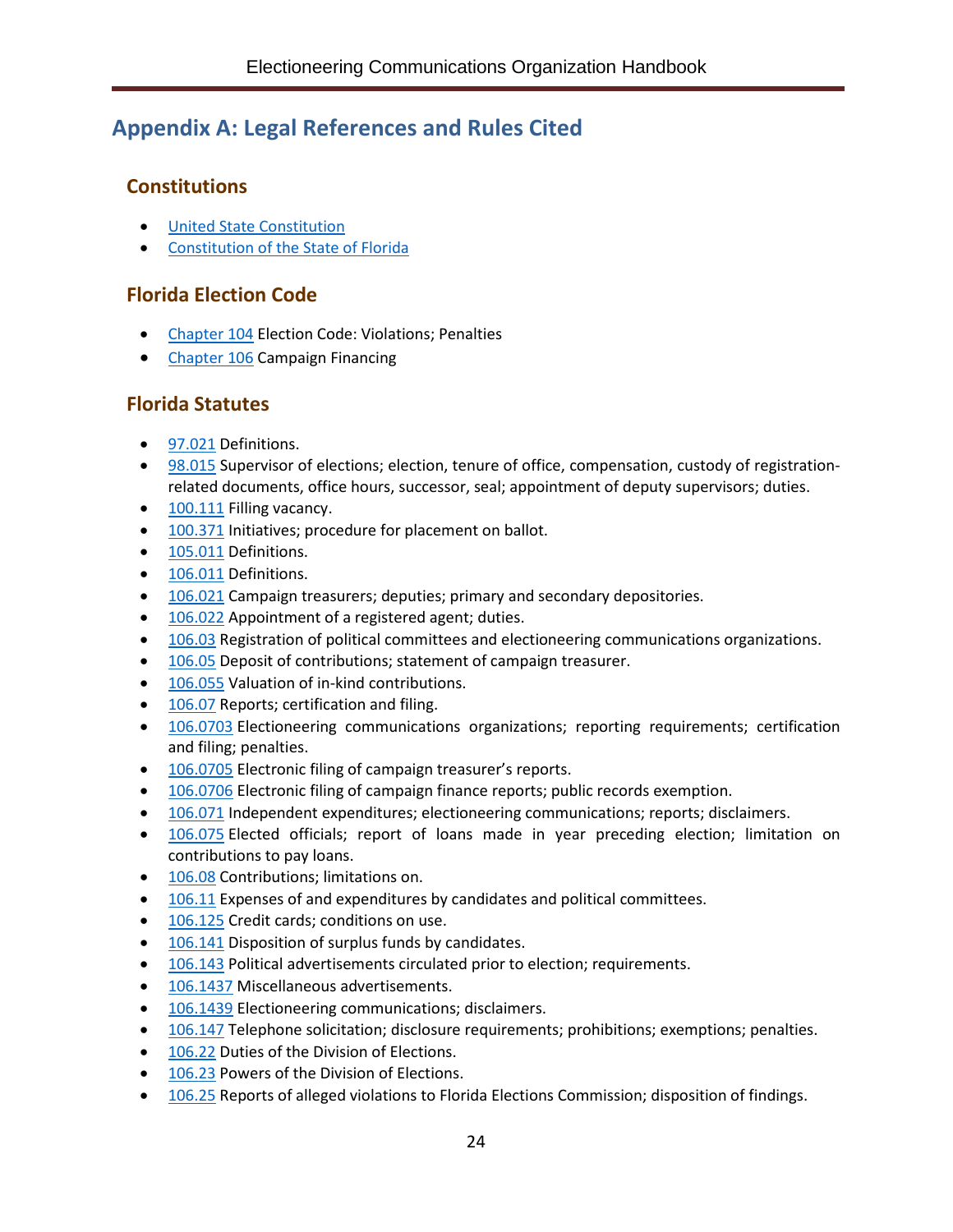- [106.265](http://www.leg.state.fl.us/Statutes/index.cfm?App_mode=Display_Statute&Search_String=&URL=0100-0199/0106/Sections/0106.265.html) Civil penalties.
- [106.28](http://www.leg.state.fl.us/Statutes/index.cfm?App_mode=Display_Statute&Search_String=&URL=0100-0199/0106/Sections/0106.28.html) Limitation of actions.
- [775.082](http://www.leg.state.fl.us/statutes/index.cfm?App_mode=Display_Statute&Search_String=&URL=0700-0799/0775/Sections/0775.082.html) Penalties; applicability of sentencing structures; mandatory minimum sentences for certain reoffenders previously released from prison.
- [775.083](http://www.leg.state.fl.us/statutes/index.cfm?App_mode=Display_Statute&Search_String=&URL=0700-0799/0775/Sections/0775.083.html) Fines.
- [849.09](http://www.leg.state.fl.us/statutes/index.cfm?mode=View%20Statutes&SubMenu=1&App_mode=Display_Statute&Search_String=849.09&URL=0800-0899/0849/Sections/0849.09.html) Lottery prohibited; exceptions.

## <span id="page-27-0"></span>**Florida Administrative Code**

- Rule [1S-2.017](https://www.flrules.org/gateway/RuleNo.asp?title=ELECTIONS&ID=1S-2.017) Reporting Requirements for Campaign Treasurer's Reports
- Rule [1S-2.021](https://www.flrules.org/gateway/RuleNo.asp?title=ELECTIONS&ID=1S-2.021) Cancellation of Registration of Political Committees and Electioneering Communications Organizations

#### <span id="page-27-1"></span>**Forms**

- [DS-DE 12](https://dos.myflorida.com/media/693241/dsde12.pdf) Campaign Treasurer's Report Summary
- [DS-DE 41](http://dos.myflorida.com/media/693270/dsde41.pdf) Registered Agent Statement of Appointment
- [DS-DE 103](http://dos.myflorida.com/media/693290/dsde103.pdf) Electioneering Communications Statement of Organization

## <span id="page-27-2"></span>**Division of Elections Advisory Opinions**

- DE [94-02](http://opinions.dos.state.fl.us/searchable/pdf/1994/de9402.pdf) Use of Money Orders as Campaign Contribution
- DE [00-03](http://opinions.dos.state.fl.us/searchable/pdf/2000/de0003.pdf) Use of Debit and Credit Cards for Campaign Contributions and Expenditures
- DE [12-08](http://opinions.dos.state.fl.us/searchable/pdf/2012/de1208.pdf) Corporations; Independent Expenditures; Political Committees § 106.011 and 106.071, Florida Statutes
- DE [14-03](http://opinions.dos.state.fl.us/searchable/pdf/2014/de1403.pdf) Campaign Financing; Political Committees; Contributions; Expenditures political club activity; § 106.011, Florida Statutes
- DE [16-12](https://dos.myflorida.com/media/697113/de1612.pdf) Advertising Political Disclaimers; Meaning of "Expressly Advocates;" Electioneering Communications; §§ 106.011, 106.143, 106.1439, Florida Statutes

## <span id="page-27-3"></span>**Campaign Finance Reporting Guides and System**

- [Electronic Filing System](https://efs.dos.state.fl.us/)
- [EFS User Guide](https://dos.myflorida.com/elections/candidates-committees/campaign-finance/filing-campaign-reports/) (see specifically *Electioneering Communications Organizations User Guide - PDF (DS-DE 110D)*)
- [Calendar of Reporting Dates](https://dos.myflorida.com/elections/candidates-committees/campaign-finance/filing-campaign-reports/) (see specifically *Candidates, Political Committees, Electioneering Communications Organizations - PDF* under Campaign Finance Reporting Dates)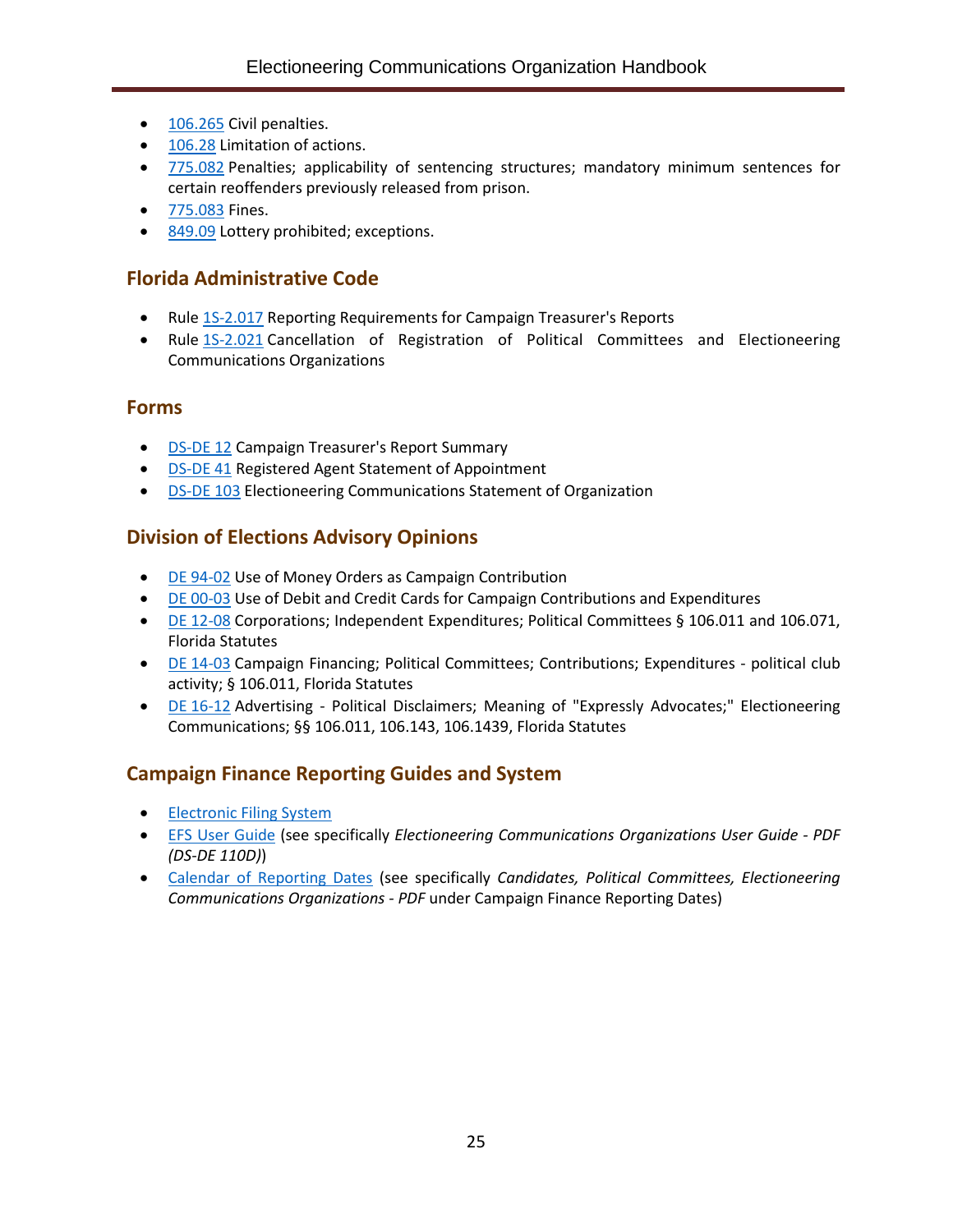# <span id="page-28-0"></span>**Appendix B: Frequently Asked Questions**

#### **1. What is an electioneering communication?**

Any communication publicly distributed by a television station, radio station, cable television system, satellite system, newspaper, magazine, direct mail, or telephone that (1) refers to or depicts a clearly identified candidate for office without *expressly advocating* the election or defeat of a candidate but that is susceptible of no reasonable interpretation other than an appeal to vote for or against a specific candidate; (2) is made within 30 days before a primary or special primary election or 60 days before any other election for the office sought by the candidate; and (3) is targeted to the relevant electorate in the geographical area the candidate would represent if elected.

*(Sectio[n 106.011\(8\),](http://www.leg.state.fl.us/Statutes/index.cfm?App_mode=Display_Statute&Search_String=&URL=0100-0199/0106/Sections/0106.011.html) Fla. Stat.)*

"Expressly advocate" means the communication has words such as "vote for," "vote against" "elect," "support," "cast your ballot for," "(Name) for Mayor," "defeat," or "reject." *(See Buckley v. Valeo, 96 S. Ct. 612 (1976); Division of Election Advisory Opinion[s 14-03](http://opinions.dos.state.fl.us/searchable/pdf/2014/de1403.pdf) and [16-12\)](https://dos.myflorida.com/media/697113/de1612.pdf)*

#### **2. Do electioneering communications need disclaimers?**

Yes. The disclaimer, except for telephone calls, must read:

*"Paid electioneering communication paid for by (name and address of person paying for the communication)."*

The disclaimer for an electioneering communication telephone call must read:

*"Paid for by (name of persons or organizations sponsoring the call)"*

OR

*"Paid for on behalf of (name of persons or organizations authorizing call)."*

*(Section [106.1439,](http://www.leg.state.fl.us/Statutes/index.cfm?App_mode=Display_Statute&Search_String=&URL=0100-0199/0106/Sections/0106.1439.html) Fla. Stat.)*

#### **3. Who is responsible for keeping tabs on aggregate totals of campaign contributions?**

The treasurer is responsible for receiving and reporting all contributions.

*(Sectio[n 106.0703,](http://www.leg.state.fl.us/Statutes/index.cfm?App_mode=Display_Statute&Search_String=&URL=0100-0199/0106/Sections/0106.0703.html) Fla. Stat.)*

#### **4. May an electioneering communications organization accept a contribution from a trust fund?**

Yes. [Chapter](http://www.leg.state.fl.us/Statutes/index.cfm?App_mode=Display_Statute&URL=0100-0199/0106/0106ContentsIndex.html&StatuteYear=2018&Title=%2D%3E2018%2D%3EChapter%20106) 106, Florida Statutes, defines a "person" as an individual, corporation, association, firm, partnership, joint venture, joint stock company, club, organization, estate, trust, business trust, syndicate, or other combination of individuals having collective capacity. The term also includes a political party or political committee.

*(Section [106.011\(14\),](http://www.leg.state.fl.us/Statutes/index.cfm?App_mode=Display_Statute&Search_String=&URL=0100-0199/0106/Sections/0106.011.html) Fla. Stat.)*

#### **5. Do I have to itemize small contributions of \$5, \$10, \$50, etc.?**

Yes. The law provides no exceptions for the reporting of contribution information, regardless of the size of the contribution. The full name and address of the contributor are also required.

*(Section [106.0703\(3\)\(a\),](http://www.leg.state.fl.us/Statutes/index.cfm?App_mode=Display_Statute&Search_String=&URL=0100-0199/0106/Sections/0106.0703.html) Fla. Stat.)*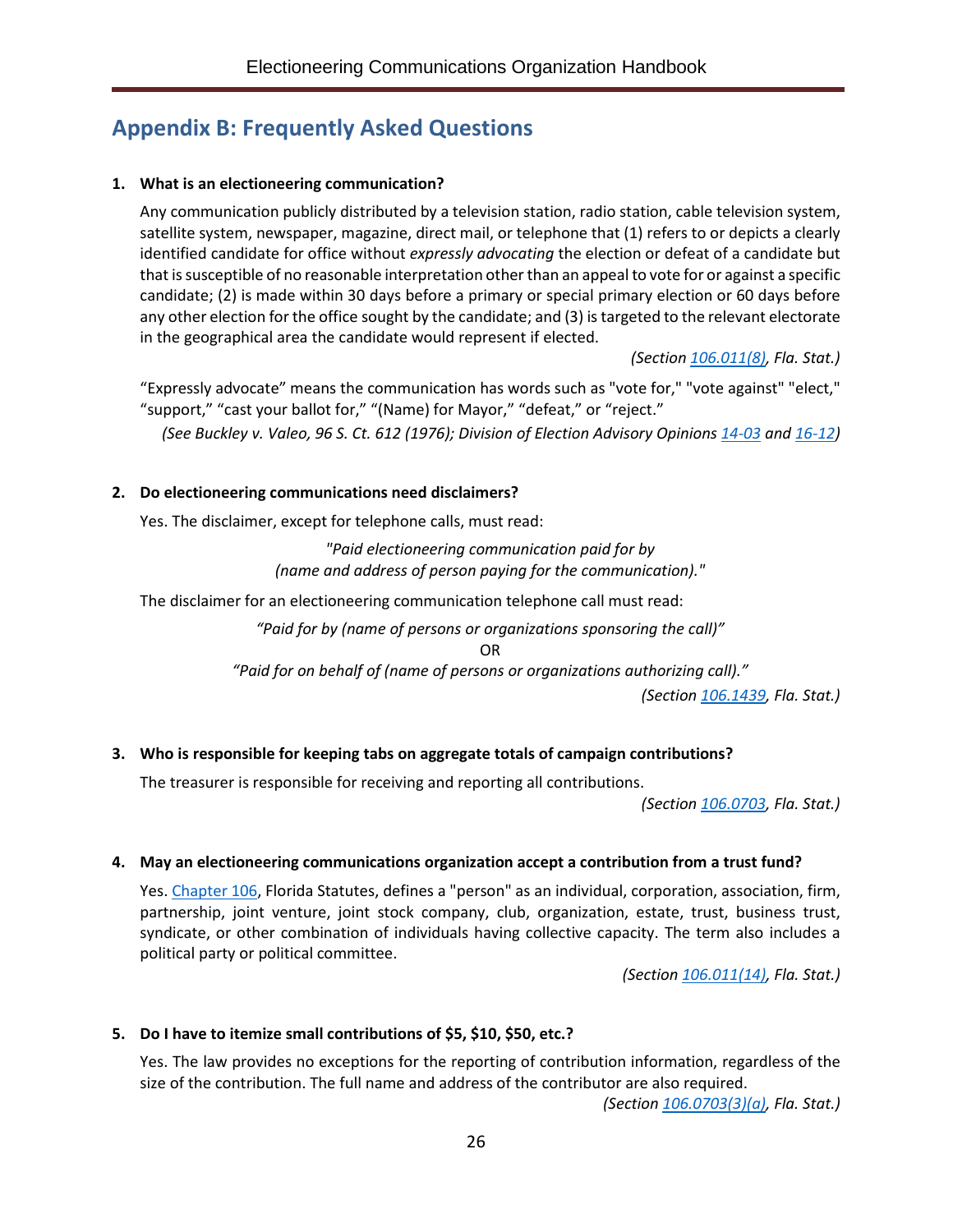#### **6. How is the value of an in-kind contribution determined?**

The contributor must inform the person receiving the contribution of the fair market value at the time it is given.

*(Section [106.055,](http://www.leg.state.fl.us/Statutes/index.cfm?App_mode=Display_Statute&Search_String=&URL=0100-0199/0106/Sections/0106.055.html) Fla. Stat.)*

#### **7. Can a corporation give to an electioneering communications organization?**

Yes. A corporation is under the definition of a "person" in [Chapter 106,](http://www.leg.state.fl.us/Statutes/index.cfm?App_mode=Display_Statute&URL=0100-0199/0106/0106ContentsIndex.html&StatuteYear=2018&Title=%2D%3E2018%2D%3EChapter%20106) Florida Statutes.

*(Section [106.011\(14\),](http://www.leg.state.fl.us/Statutes/index.cfm?App_mode=Display_Statute&Search_String=&URL=0100-0199/0106/Sections/0106.011.html) Fla. Stat.)*

#### **8. Can I conduct a raffle to raise money for my campaign?**

No. Pursuant to Section [849.09,](http://www.leg.state.fl.us/statutes/index.cfm?mode=View%20Statutes&SubMenu=1&App_mode=Display_Statute&Search_String=849.09&URL=0800-0899/0849/Sections/0849.09.html) Florida Statutes, it is unlawful for any person in this state to set up, promote, or conduct any lottery for money or anything of value.

#### **9. Do I have to file campaign reports on the [Electronic Filing System](https://efs.dos.state.fl.us/) [\(EFS\)](https://efs.dos.state.fl.us/)?**

If the Division of Elections is your filing officer, you are required to file all campaign reports via the **[EFS.](https://efs.dos.state.fl.us/)** If your filing officer is other than the Division, contact that office to find out its requirements. *(Section [106.0705,](http://www.leg.state.fl.us/Statutes/index.cfm?App_mode=Display_Statute&Search_String=&URL=0100-0199/0106/Sections/0106.0705.html) Fla. Stat.)*

#### **10. If my treasurer is out of town, can I have an extension to file my report?**

No. The election laws do not provide for an extension under these circumstances.

*(Section [106.0703\(4\),](http://www.leg.state.fl.us/Statutes/index.cfm?App_mode=Display_Statute&Search_String=&URL=0100-0199/0106/Sections/0106.0703.html) Fla. Stat.)*

#### **11. If I make a mistake on my report, can I go back in and correct it on the [EFS?](https://efs.dos.state.fl.us/)**

Once the report is submitted to the Division of Elections, the **EFS** will not permit you to go back and make changes. In order to correct mistakes or add and delete information, you must submit an "amendment."

#### **12. If I am late submitting my report, how is my fine calculated?**

\$50 per day for the first three days late and, thereafter, \$500 per day for each late day, not to exceed 25% of the total receipts or expenditures, whichever is greater, for the period covered by the late report. However, for reports immediately preceding the primary and general election, the fine shall be \$500 per day for each late day, not to exceed 25% of the total receipts or expenditures, whichever is greater, for the period covered by the late report.

*(Section [106.0703\(7\),](http://www.leg.state.fl.us/Statutes/index.cfm?App_mode=Display_Statute&Search_String=&URL=0100-0199/0106/Sections/0106.0703.html) Fla. Stat.)*

#### **13. How long are campaign records kept at the Division of Elections or the supervisor of elections?**

Ten years from the date of receipt.

*(Section[s 98.015\(5\)](http://www.leg.state.fl.us/statutes/index.cfm?mode=View%20Statutes&SubMenu=1&App_mode=Display_Statute&Search_String=98.015&URL=0000-0099/0098/Sections/0098.015.html) and [106.22\(4\),](http://www.leg.state.fl.us/Statutes/index.cfm?App_mode=Display_Statute&Search_String=&URL=0100-0199/0106/Sections/0106.22.html) Fla. Stat.)*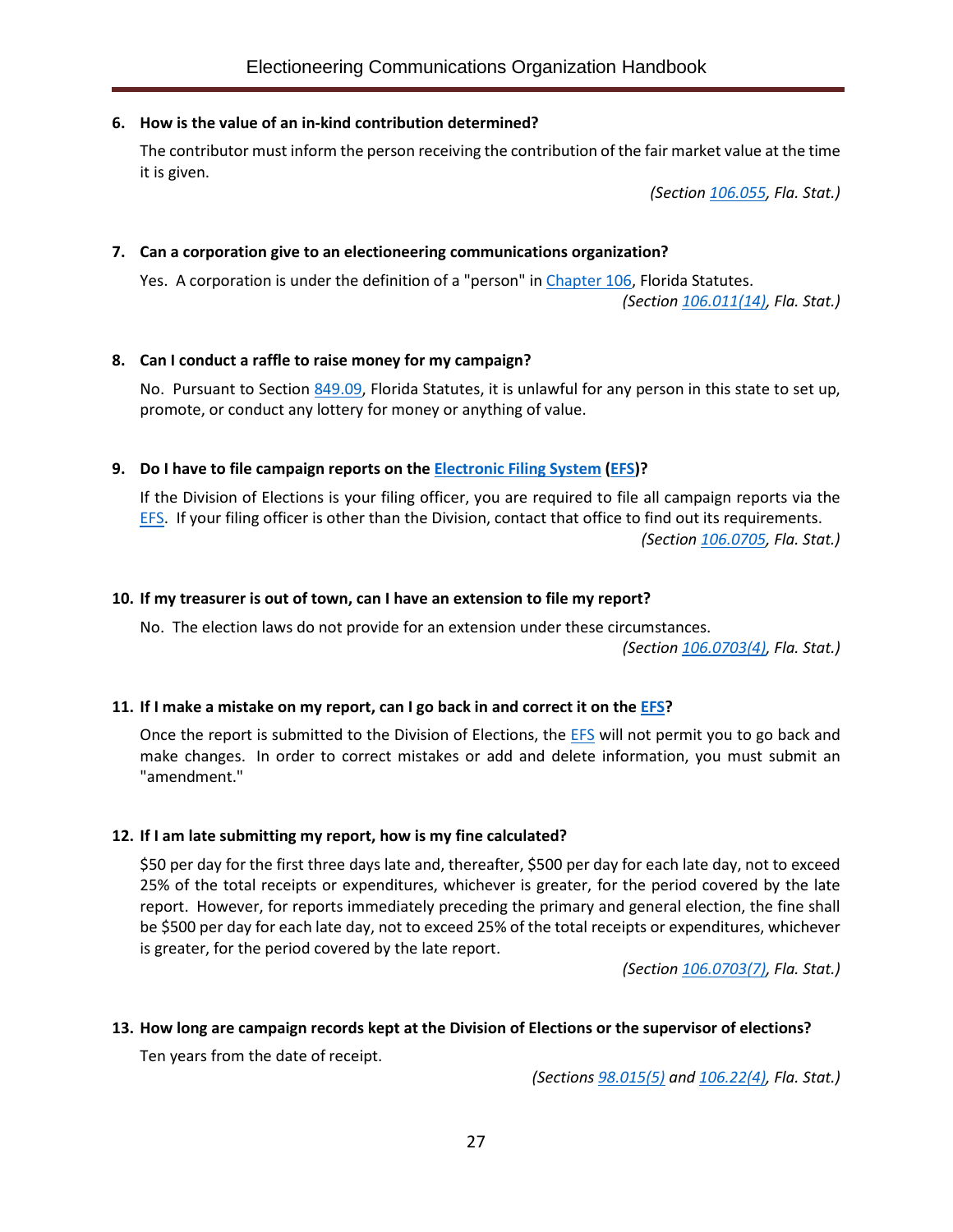# <span id="page-30-0"></span>**Appendix C: DE Reference Guide 0017 – PCs and ECOs**



#### *DE Reference Guide 0017*

**FLOR ELECTIC** 

*These guidelines are for reference only. They are not to be construed as legal advice or representation. For any particular set of facts or circumstances, refer to the applicable state law, federal law, and case law, and/or consult a private attorney before drawing any legal conclusions or relying upon this information.*

#### **COMPARISON CHART**

|                | UIVIFANIJUN UHAN                                                                                                                                                                                                                                                                                                                                                                                                                                                                                                                                                                                                                                                                                                                                                                                                                                                                                                                                                                                                                                                                                                                                                                                                                                                       |                                                                                                                                                                                                                                                                                                                                                                                                                                                                                                                                                                                                                                                                                                                                                                                                                                                                                                                                                                                                                                                                                                                                                                                                                                                                                                                                                                                   |  |  |
|----------------|------------------------------------------------------------------------------------------------------------------------------------------------------------------------------------------------------------------------------------------------------------------------------------------------------------------------------------------------------------------------------------------------------------------------------------------------------------------------------------------------------------------------------------------------------------------------------------------------------------------------------------------------------------------------------------------------------------------------------------------------------------------------------------------------------------------------------------------------------------------------------------------------------------------------------------------------------------------------------------------------------------------------------------------------------------------------------------------------------------------------------------------------------------------------------------------------------------------------------------------------------------------------|-----------------------------------------------------------------------------------------------------------------------------------------------------------------------------------------------------------------------------------------------------------------------------------------------------------------------------------------------------------------------------------------------------------------------------------------------------------------------------------------------------------------------------------------------------------------------------------------------------------------------------------------------------------------------------------------------------------------------------------------------------------------------------------------------------------------------------------------------------------------------------------------------------------------------------------------------------------------------------------------------------------------------------------------------------------------------------------------------------------------------------------------------------------------------------------------------------------------------------------------------------------------------------------------------------------------------------------------------------------------------------------|--|--|
|                | <b>Political Committee (PC)</b>                                                                                                                                                                                                                                                                                                                                                                                                                                                                                                                                                                                                                                                                                                                                                                                                                                                                                                                                                                                                                                                                                                                                                                                                                                        | <b>Electioneering Communication</b><br><b>Organization (ECO)</b>                                                                                                                                                                                                                                                                                                                                                                                                                                                                                                                                                                                                                                                                                                                                                                                                                                                                                                                                                                                                                                                                                                                                                                                                                                                                                                                  |  |  |
| <b>Purpose</b> | • To support or oppose any candidate,<br>issue*, PC, ECO, or political party.<br>• May make independent expenditures<br>• May make electioneering communications<br>(if political committee supports<br>candidates).<br>*A sponsor of a constitutional initiative<br>petition must be a PC. (§ 100.371, F.S.)<br>Independent expenditure =<br>An expenditure made for the purpose of<br>expressly advocating the election/defeat of<br>candidate/issue, which expenditure is not<br>controlled by, coordinated with, or made<br>upon consultation with any candidate,<br>political committee, or agent of such. (§<br>$106.011(12)$ , F.S.)<br>Note about independent expenditures:<br>• If made by an individual: No limit on<br>amount of independent expenditures<br>exists, but if \$5000 or more, must file<br>reports as if was a PC. (§ 106.071, F.S.)<br>• If made by a corporation or business<br>entity: If independent expenditure is<br>for/against an issue: No limit on the<br>amount of independent expenditures<br>exists, but if \$5000 or more, must file<br>reports as if was a PC. (§ 106.071, F.S.)<br>However, if independent expenditure is<br>for/against a candidate > \$500: no limit,<br>but must register as PC and file reports as<br>PC. | • Election-related activities are limited to<br>making expenditures for electioneering<br>communications or accepting<br>contributions for the purpose of making<br>electioneering communications and such<br>activities would not otherwise require the<br>organization to register as a political party,<br>or political committee. (§ 106.011(9), F.S.)<br>• May not "expressly advocate" the election<br>or defeat of a candidate, but the<br>communication must be susceptible of no<br>reasonable interpretation other than an<br>appeal to vote for or against a specific<br>candidate.(§ 106.011(8), F.S.)<br><b>Electioneering communications =</b><br>1. Communication publicly distributed by<br>TV station, radio station, cable TV<br>system, satellite system, newspaper,<br>magazine, direct mail, or telephone;<br>2. Refers to a clearly identified candidate<br>without expressly advocating election<br>or defeat, but is susceptible of no<br>reasonable interpretation other than<br>appeal to vote for or against a specific<br>candidate;<br>3. Is made w/in 30 days before a primary<br>or special primary or 60 days before any<br>other election for the office sought by<br>the candidate; and<br>4. Is targeted to the relevant electorate in<br>the geographic area the candidate<br>would<br>represent if<br>elected.<br>(§<br>106.011(8)(a), F.S.) |  |  |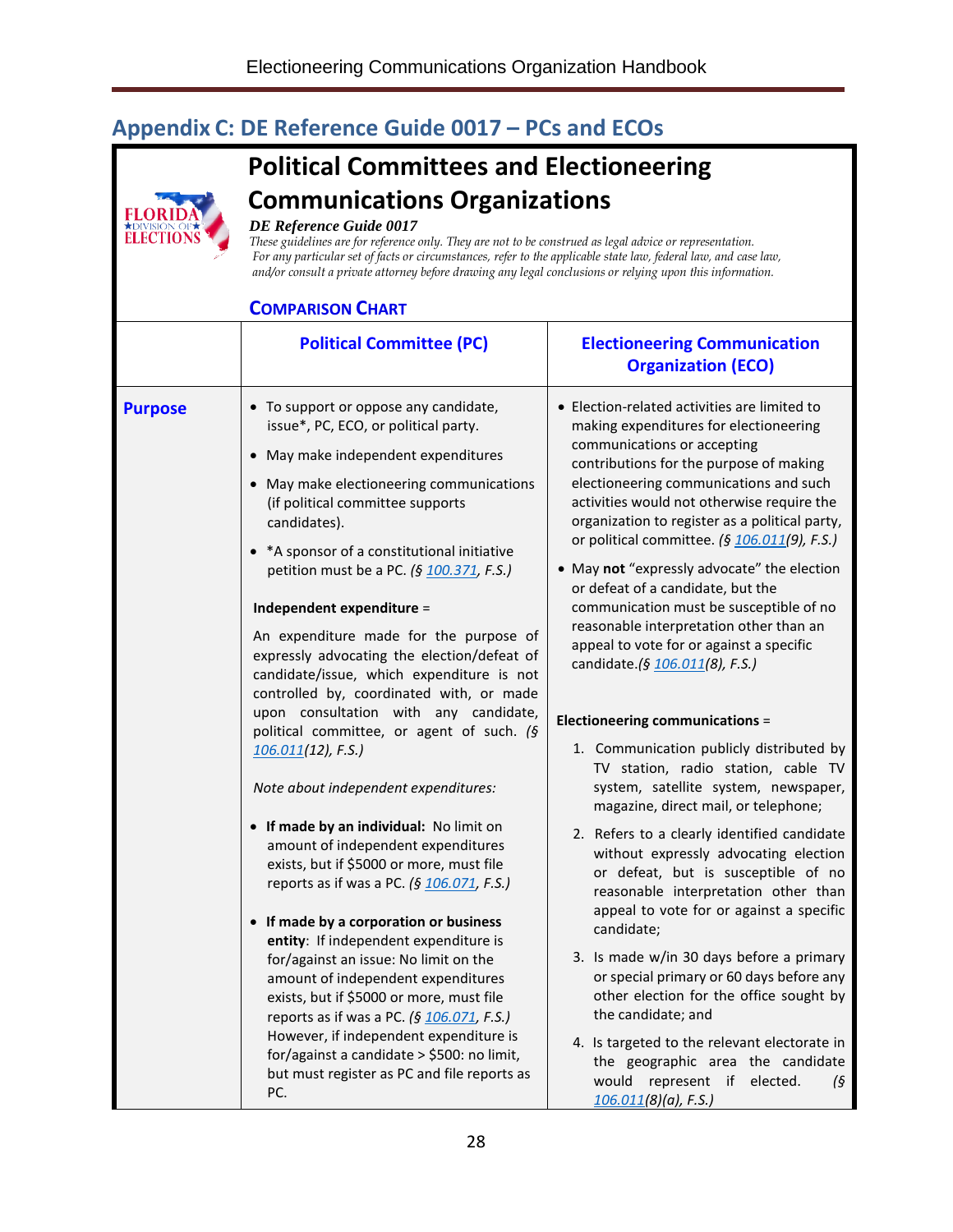|                                                                                                      | (§ 106.011(16)(b)2., F.S.) -- See Advisory<br>Opinion DE 12-08.                                                                                                                                                                                                                                                                                                                                                                                                                                                                            |                                                                                                                                                                                                                                                                                                                                                                                                                                                                                                                                                                                                                                                             |
|------------------------------------------------------------------------------------------------------|--------------------------------------------------------------------------------------------------------------------------------------------------------------------------------------------------------------------------------------------------------------------------------------------------------------------------------------------------------------------------------------------------------------------------------------------------------------------------------------------------------------------------------------------|-------------------------------------------------------------------------------------------------------------------------------------------------------------------------------------------------------------------------------------------------------------------------------------------------------------------------------------------------------------------------------------------------------------------------------------------------------------------------------------------------------------------------------------------------------------------------------------------------------------------------------------------------------------|
| <b>Initial Filings</b>                                                                               | • Statement of Organization for PC must be<br>filed within 10 days after its organization<br>when PC receives contributions or makes<br>expenditures in excess of \$500 in a<br>calendar year or seeks signatures of voters<br>in support of an initiative. Also, must file<br>immediately when organized within 10<br>days of any election. (§ 106.03, F.S.)<br>• Appointment of Campaign Treasurer and<br>Designation of Campaign Depository (§<br>$106.021$ , F.S.)<br>• Registered Agent Statement of<br>Appointment (§ 106.022, F.S.) | • Statement of Organization for ECO must<br>be filed within 24 hours when ECO makes<br>expenditures in excess of \$5,000 in a<br>calendar year if made within 30 days<br>before a primary or 60 days before any<br>other election for the office sought by the<br>candidate. If made before the 30/60 day<br>timeframe, the statement of organization<br>must then be filed within 24 hours after<br>the 30 <sup>th</sup> day before the primary or within<br>24 hours after the 60 <sup>th</sup> day before any<br>other election, whichever is applicable. (§<br>106.03(1)(b)1., F.S.<br>• Registered Agent Statement of<br>Appointment (§ 106.022, F.S.) |
| <b>Limits</b><br>on<br><b>Contributions</b><br>To the Entity                                         | Effective 07/2021 - \$3000 limit to political<br>committees<br>sponsoring<br>or<br>opposing<br>constitutional amendment<br>proposed<br>by<br>initiative (limitation only until the initiative<br>achieves ballot position)<br>No other monetary limit for PC                                                                                                                                                                                                                                                                               | No monetary limit for ECO                                                                                                                                                                                                                                                                                                                                                                                                                                                                                                                                                                                                                                   |
| <b>Limits</b><br>on<br><b>Contributions</b><br><b>By the Entity</b>                                  | • PC to a candidate $-$<br>\$3000 per election for statewide<br>$\circ$<br>office or Supreme Court Justice<br>\$1000 per election from all other<br>$\circ$<br>candidates<br>• PC to a political party - no limit<br>• PC to ECO - no limit<br>• PC to PC – no limit other than on<br>constitutional initiatives (see limit above)<br>§ 106.08, F.S.                                                                                                                                                                                       | • Limited to making electioneering<br>communications (§ 106.011(9), F.S.)<br>• May not make contributions to candidates<br>(§ 106.011(9), F.S.)<br>May not make contributions to a political<br>party or a political committee (§<br>$106.011(9)$ , F.S.)<br>• May make contributions to another ECO                                                                                                                                                                                                                                                                                                                                                        |
| <b>Disposition of</b><br><b>Residual</b><br>Funds in the<br><b>Event</b><br>οf<br><b>Dissolution</b> | In accordance with the plans stated in the PC's<br>Statement of Organization (§ 106.03(2)(j),<br>F.S.)                                                                                                                                                                                                                                                                                                                                                                                                                                     | In accordance with the plans stated in the<br>ECO's Statement of Organization<br>$\sqrt{5}$<br>$106.03(2)(j)$ , F.S.)                                                                                                                                                                                                                                                                                                                                                                                                                                                                                                                                       |
| <b>Restrictions</b>                                                                                  | • Funds may be used only for PC activity and<br>only for the purpose of influencing the<br>results of an election.<br>• Credit cards: PC created to<br>support/oppose a statewide candidate or<br>to support/oppose any statewide issue,                                                                                                                                                                                                                                                                                                   | • Funds for its election-related activities may<br>only be used to make electioneering<br>communications. (§ 106.011(9), F.S.)<br>(Thus, ECO may not make expenditures for<br>an ad which is distributed outside the<br>30/60-day timeframe since the ad would<br>not be an electioneering communication)                                                                                                                                                                                                                                                                                                                                                   |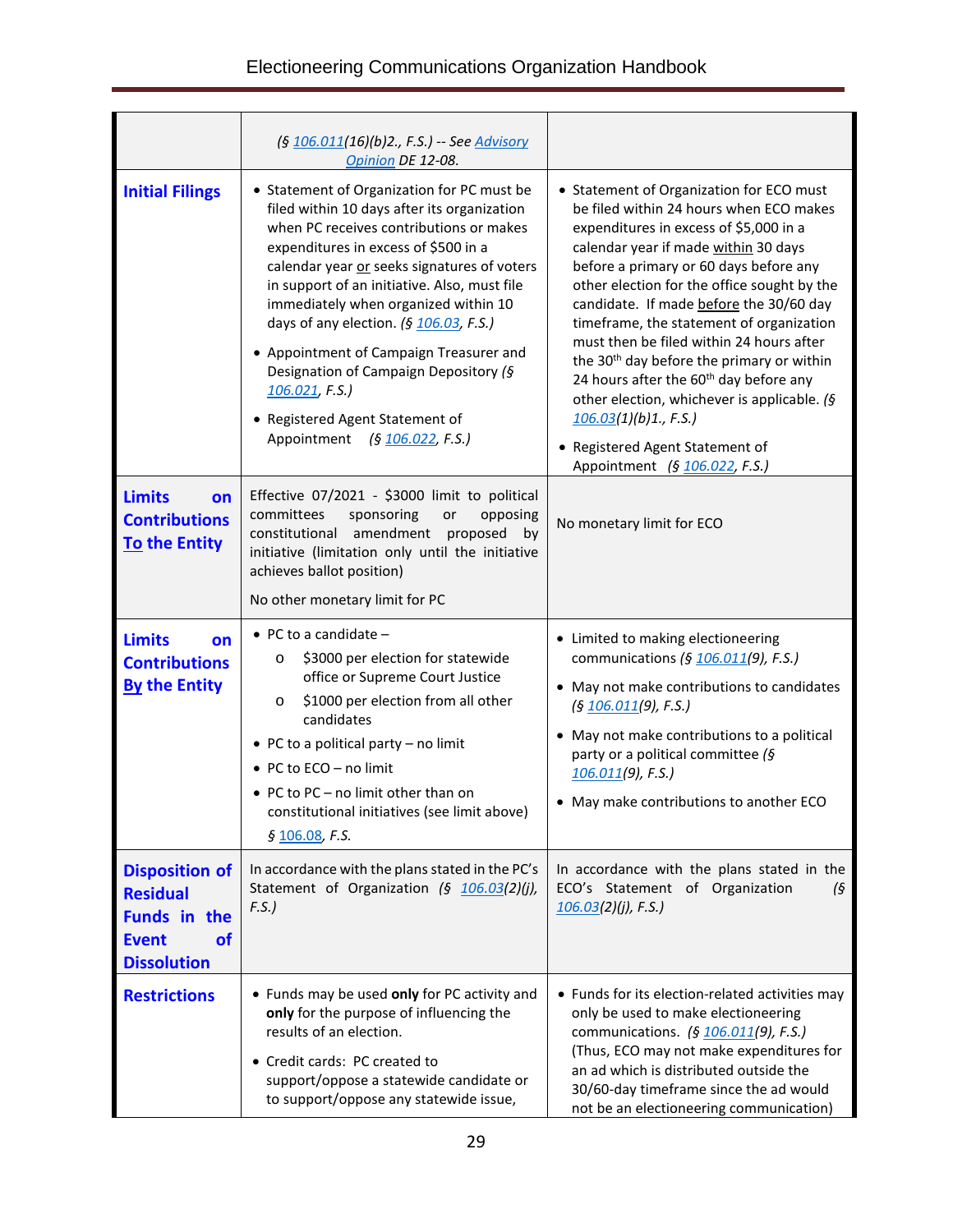|                                | may use credit cards in making travel-<br>related campaign expenditures subject to<br>the conditions in § $106.125$ , F.S.                                                                                                                                                                                                                                                  | • May not make independent expenditures<br>• May not expressly advocate<br>• May not use credit cards.<br>(§ 106.0703(8), F.S.)                                                                                                                                                                                                                                                                                                                                                                                                                                                 |  |
|--------------------------------|-----------------------------------------------------------------------------------------------------------------------------------------------------------------------------------------------------------------------------------------------------------------------------------------------------------------------------------------------------------------------------|---------------------------------------------------------------------------------------------------------------------------------------------------------------------------------------------------------------------------------------------------------------------------------------------------------------------------------------------------------------------------------------------------------------------------------------------------------------------------------------------------------------------------------------------------------------------------------|--|
| <b>Where to File</b>           | • Division of Elections - if PC supports or<br>opposes statewide, legislative, or<br>multicounty candidates or issues.                                                                                                                                                                                                                                                      | • Division of Elections - if ECO relates to<br>statewide, legislative, or multicounty<br>candidates.<br>• Supervisor of Elections - if relates to<br>candidates in a countywide or less than a<br>countywide election, except if relates only<br>to municipal candidates.<br>• Municipal Clerk - if relates to only<br>municipal candidates.<br>electioneering<br>Any<br>communications<br>organization that would be required to file a<br>statement of organization in two or more<br>locations need only file a statement of<br>organization with the Division of Elections. |  |
|                                | • Supervisor of Elections - if supports or<br>opposes candidates or issues in a<br>countywide or less than a countywide<br>election, except if supports or opposes<br>only municipal candidates or issues.<br>• Municipal Clerk - if supports or opposes<br>only municipal candidates or issues.                                                                            |                                                                                                                                                                                                                                                                                                                                                                                                                                                                                                                                                                                 |  |
|                                | Any political committee which would be<br>required under this subsection to file a<br>statement of organization in two or more<br>locations need file only with the Division of<br>Elections.                                                                                                                                                                               |                                                                                                                                                                                                                                                                                                                                                                                                                                                                                                                                                                                 |  |
|                                | (§ 106.03(3)(d), F.S.)                                                                                                                                                                                                                                                                                                                                                      | (§ 106.03(1)(b)2.d., F.S.)                                                                                                                                                                                                                                                                                                                                                                                                                                                                                                                                                      |  |
| When to File<br><b>Reports</b> | Monthly; except for additional reports due<br>beginning 60 days before the primary<br>election; thereafter, reports are due as<br>follows for political committees who:                                                                                                                                                                                                     | Monthly; except for additional reports due<br>beginning 60 days before the primary<br>election; thereafter, reports are due for ECOs<br>who:                                                                                                                                                                                                                                                                                                                                                                                                                                    |  |
|                                | 1. File with Division of Elections -                                                                                                                                                                                                                                                                                                                                        | 1. File with Division of Elections -                                                                                                                                                                                                                                                                                                                                                                                                                                                                                                                                            |  |
|                                | WEEKLY full reports of contributions<br>and expenditures on the 4 <sup>th</sup> day<br>before the general election; and,                                                                                                                                                                                                                                                    | • WEEKLY full reports of contributions<br>and expenditures on the 4 <sup>th</sup> day before<br>the general election; and,                                                                                                                                                                                                                                                                                                                                                                                                                                                      |  |
|                                | DAILY contribution-only reports<br>beginning on the 10th day before<br>the general election and ending on<br>the 5 <sup>th</sup> day before the general<br>election.<br>2. File with a filing officer other than the<br>Division of Elections-                                                                                                                              | • DAILY contribution-only reports<br>beginning on the 10th day before the<br>general election and ending on the day<br>before the general election (excluding<br>the 4 <sup>th</sup> day before the general election).<br>(§ 106.0703(1)(e), F.S.)                                                                                                                                                                                                                                                                                                                              |  |
|                                | of<br><b>BI-WEEKLY</b><br>full<br>reports                                                                                                                                                                                                                                                                                                                                   | 2. File with a filing officer other than the<br>Division of Elections-                                                                                                                                                                                                                                                                                                                                                                                                                                                                                                          |  |
|                                | contributions and expenditures on<br>the 4 <sup>th</sup> day before the general<br>election, with an additional report<br>due on the 25th and 11th days<br>before the primary and general<br>election. (§ 106.07(1), F.S.)<br>See Campaign Finance Reporting Dates on the<br>Division's web site. For filing date calendars<br>for counties and municipalities, contact the | BI-WEEKLY full reports of contributions<br>and expenditures on the 4 <sup>th</sup> day before<br>the general election, with an additional<br>report due on the 25th and 11th days<br>before the primary and general<br>election.<br>(§ 106.0703(1), F.S.)<br>See Campaign Finance Reporting Dates on the<br>Division's web site. For filing date calendars                                                                                                                                                                                                                      |  |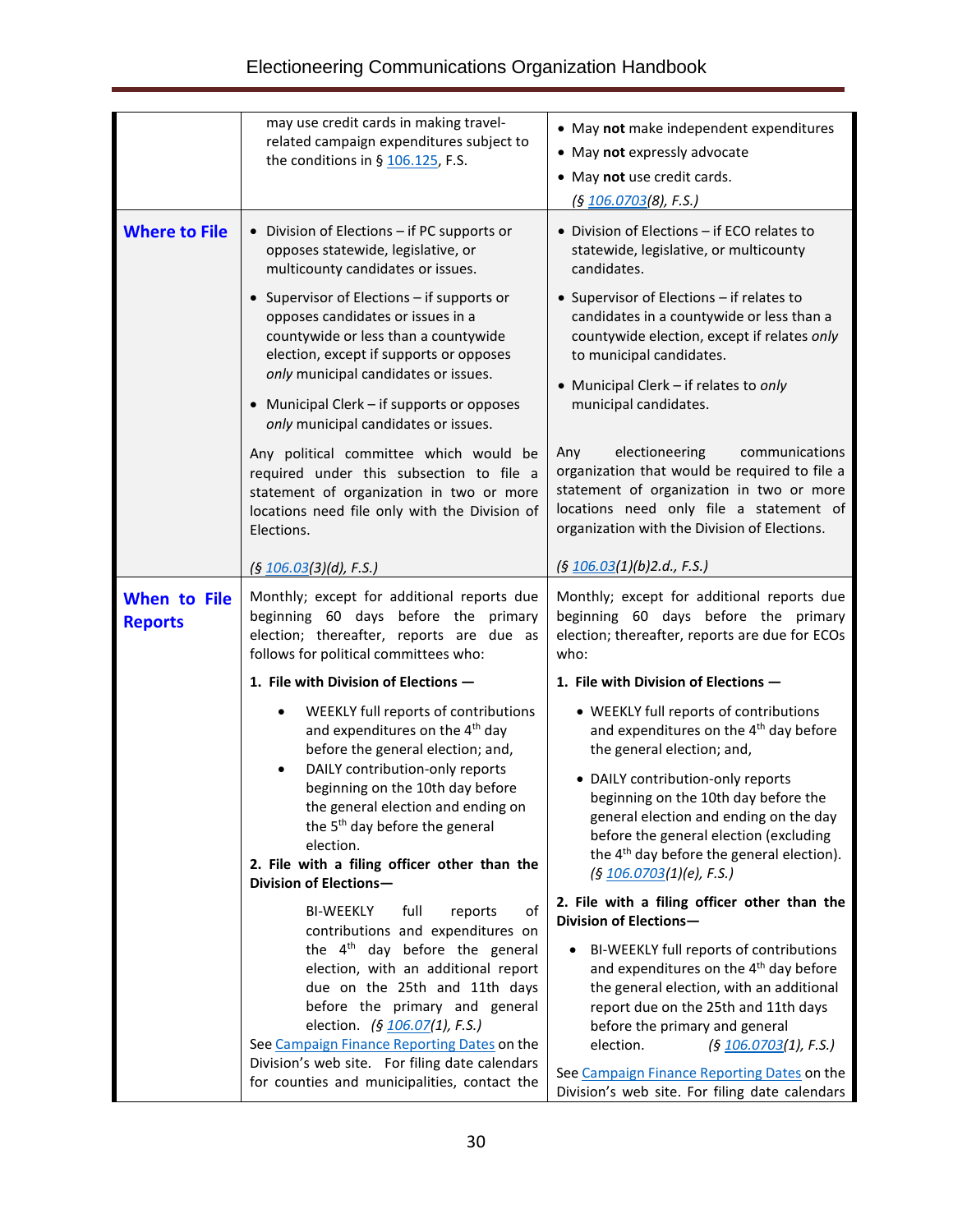|                                                  | respective county supervisor of elections and<br>municipal clerk, respectively.                                                                                                                                                                                                                                                                                       | for counties and municipalities, contact the<br>respective county supervisor of elections and<br>municipal clerk, respectively                                                                                                                                                                                                                                                             |  |
|--------------------------------------------------|-----------------------------------------------------------------------------------------------------------------------------------------------------------------------------------------------------------------------------------------------------------------------------------------------------------------------------------------------------------------------|--------------------------------------------------------------------------------------------------------------------------------------------------------------------------------------------------------------------------------------------------------------------------------------------------------------------------------------------------------------------------------------------|--|
| <b>Political</b><br><b>Disclaimers</b><br>on ads | • Political advertisements – see §<br>$106.143(1)(c)$ & (2), F.S.<br>• Independent expenditures - see $\oint$<br>$106.071(2)$ , F.S.<br>• Electioneering communication $-$ see<br>§ 106.1439, F.S.<br>• Telephone solicitation - see §§ $106.147(1)$<br>& 106.1439(2), F.S.<br>• Miscellaneous advertisement – see §<br>106.1437, F.S.                                | • Electioneering communication – see $\oint$<br>106.1439, F.S.<br>• Electioneering communication telephone<br>solicitation - see §§ $106.1439(2)$ &<br>106.147, F.S.                                                                                                                                                                                                                       |  |
| <b>Pros/Cons</b>                                 | Pros as a political committee:                                                                                                                                                                                                                                                                                                                                        | Pros as an ECO:                                                                                                                                                                                                                                                                                                                                                                            |  |
|                                                  | • May accept unlimited contributions,<br>except for committees sponsoring or<br>opposing constitutional amendments<br>proposed by initiative until ballot position<br>is reached.<br>• May communicate with public<br>• May expressly advocate<br>• May contribute to candidate, political<br>party, or any other political organization<br>• May make electioneering | • May accept unlimited contributions<br>• May communicate with public<br>• May coordinate with candidates on<br>electioneering communications (not<br>subject to the limitations applicable to<br>independent expenditures) (§<br>$106.011(8)(d)$ , F.S.)<br>• Expenditures made for, or in furtherance<br>of, an electioneering communication are<br>not considered a contribution to the |  |
|                                                  | communications, which are not<br>considered contributions to the candidate                                                                                                                                                                                                                                                                                            | candidate (§ 106.011(8)(c), F.S.)                                                                                                                                                                                                                                                                                                                                                          |  |
|                                                  |                                                                                                                                                                                                                                                                                                                                                                       | Cons as a political committee:                                                                                                                                                                                                                                                                                                                                                             |  |
|                                                  |                                                                                                                                                                                                                                                                                                                                                                       | • May not expressly advocate                                                                                                                                                                                                                                                                                                                                                               |  |
|                                                  | Cons as a political committee:                                                                                                                                                                                                                                                                                                                                        | • May not contribute to candidates, political                                                                                                                                                                                                                                                                                                                                              |  |
|                                                  | • Cannot coordinate with the candidate on<br>political advertisements without the                                                                                                                                                                                                                                                                                     | parties, affiliated party committees, or<br>political committees                                                                                                                                                                                                                                                                                                                           |  |
|                                                  | political advertisement becoming a<br>contribution to the candidate                                                                                                                                                                                                                                                                                                   | • Cannot use credit card                                                                                                                                                                                                                                                                                                                                                                   |  |